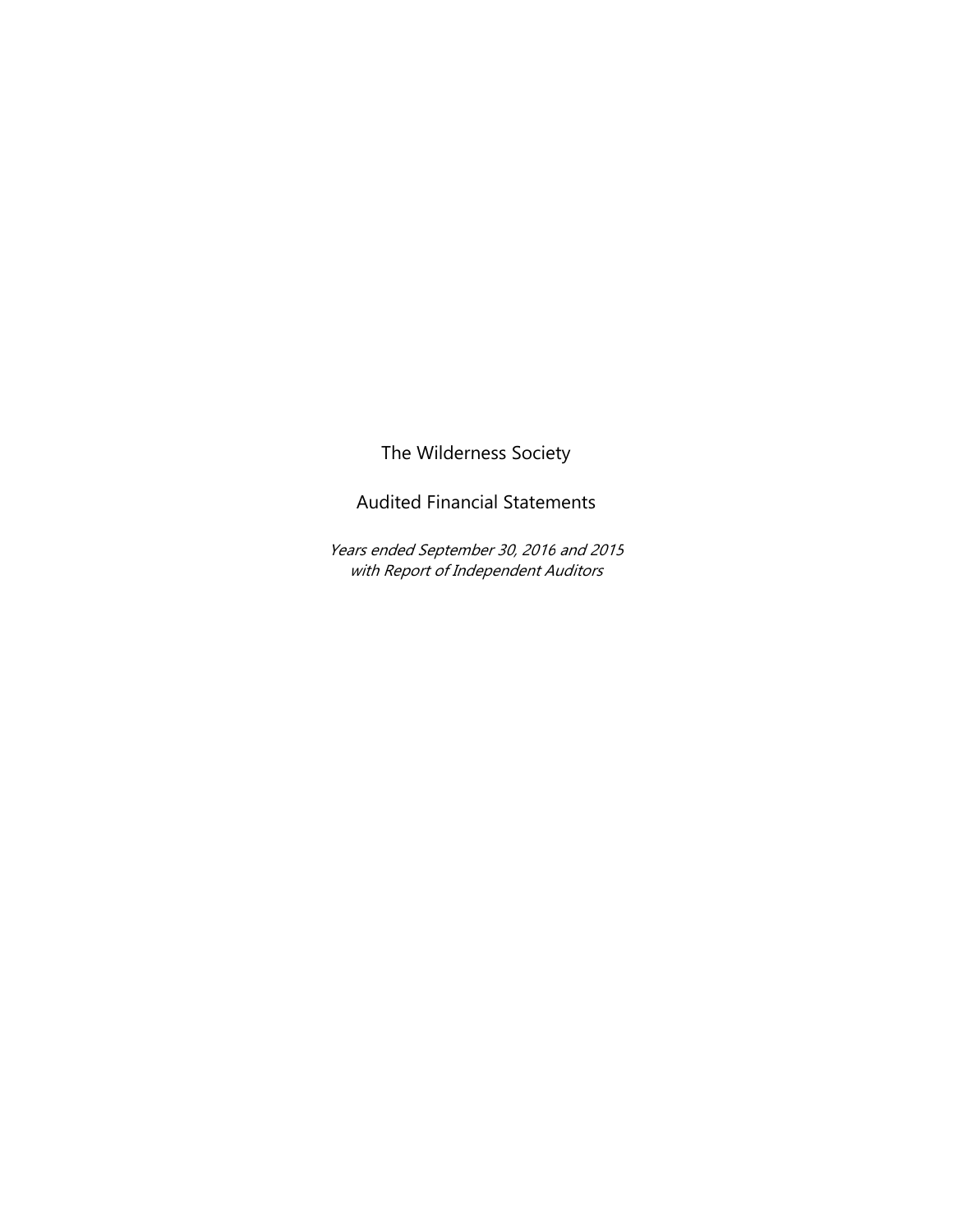## **Audited Financial Statements**

Years ended September 30, 2016 and 2015

## Contents

| <b>Audited Financial Statements</b> |  |
|-------------------------------------|--|
|                                     |  |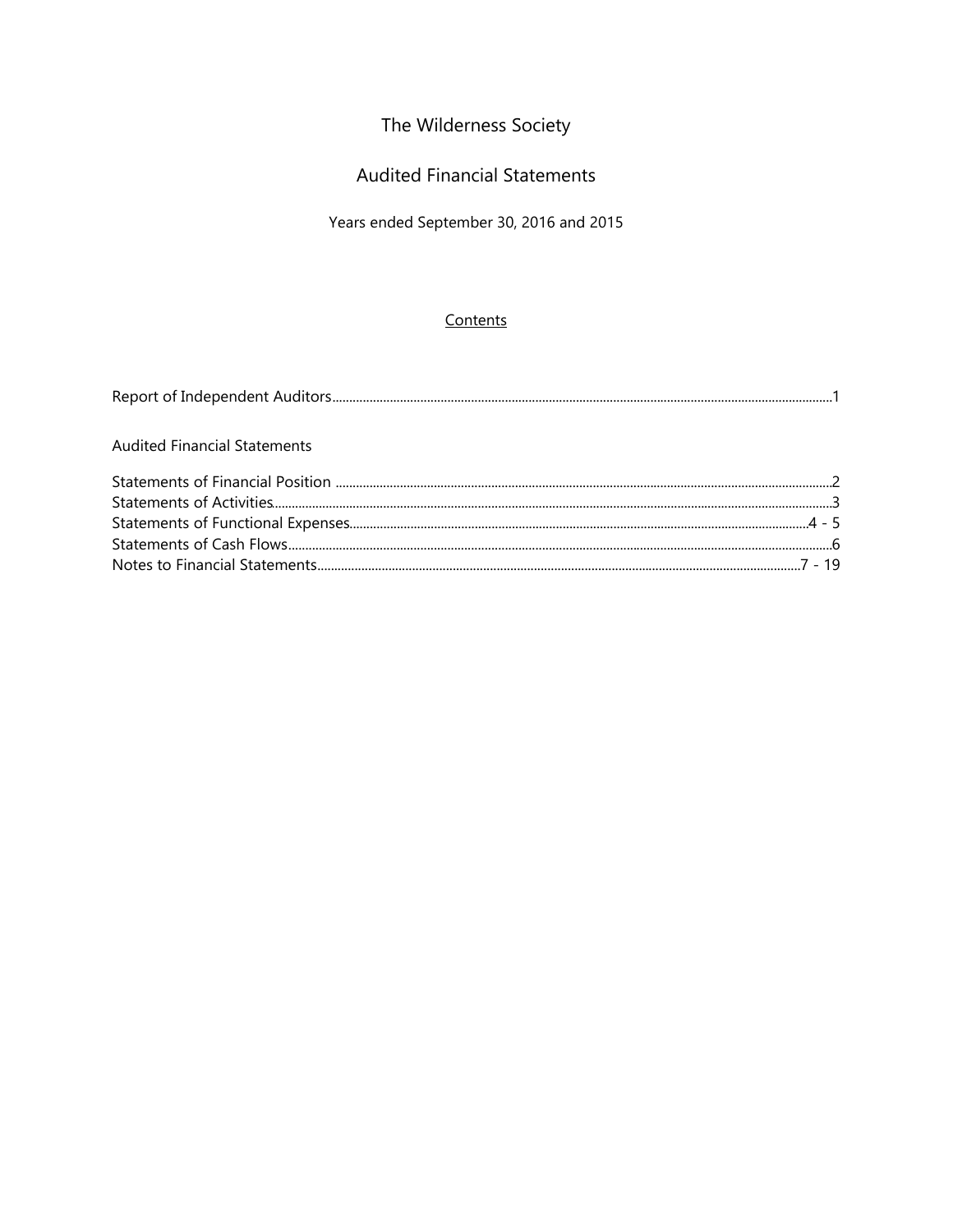

#### Report of Independent Auditors

Governing Council The Wilderness Society Washington, DC

We have audited the accompanying financial statements of The Wilderness Society (the Society), which comprise the statements of financial position as of September 30, 2016 and 2015 and the related statements of activities, functional expenses and cash flows for years then ended, and the related notes to the financial statements.

#### **Management's Responsibility for the Financial Statements**

Management is responsible for the preparation and fair presentation of these financial statements in accordance with accounting principles generally accepted in the United States of America; this includes the design, implementation, and maintenance of internal control relevant to the preparation and fair presentation of the financial statements that are free from material misstatement, whether due to fraud or error.

#### **Auditor's Responsibility**

Our responsibility is to express an opinion on these financial statements based on our audits. We conducted our audits in accordance with auditing standards generally accepted in the United States of America. Those standards require that we plan and perform the audit to obtain reasonable assurance about whether the financial statements are free from material misstatement.

An audit involves performing procedures to obtain audit evidence about the amounts and disclosures in the financial statements. The procedures selected depend on the auditor's judgment, including the assessment of the risks of material misstatement of the financial statements, whether due to fraud or error. In making those risk assessments, the auditor considers internal control relevant to the entity's preparation and fair presentation of the financial statements in order to design audit procedures that are appropriate in the circumstances, but not for the purpose of expressing an opinion on the effectiveness of the entity's internal control. Accordingly, we express no such opinion. An audit also includes evaluating the appropriateness of accounting policies used and the reasonableness of significant accounting estimates made by management, as well as evaluating the overall presentation of the financial statements.

We believe that the audit evidence we have obtained is sufficient and appropriate to provide a basis for our audit opinion.

#### **Opinion**

In our opinion, the financial statements referred to above present fairly, in all material respects, the financial position of The Wilderness Society as of September 30, 2016 and 2015 and the changes in its net assets and its cash flows for the years then ended in accordance with accounting principles generally accepted in the United States of America.

Johnson Jambert LLP

Vienna, Virginia January 17, 2017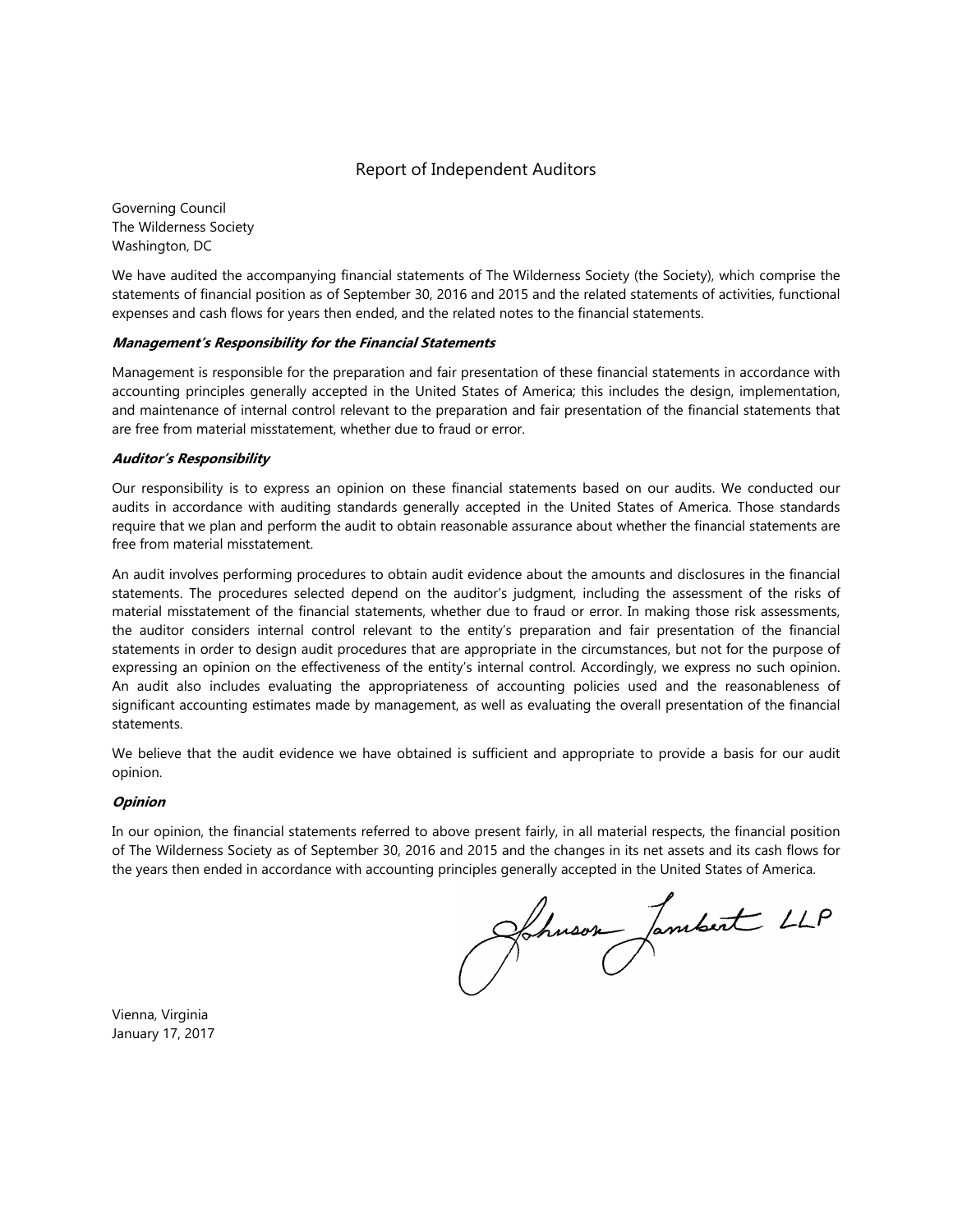## Statements of Financial Position

|                                              | September 30, |            |    |            |  |  |  |  |
|----------------------------------------------|---------------|------------|----|------------|--|--|--|--|
|                                              |               | 2016       |    | 2015       |  |  |  |  |
| <b>Assets</b>                                |               |            |    |            |  |  |  |  |
| Cash and cash equivalents                    | \$            | 3,617,070  | \$ | 1,670,391  |  |  |  |  |
| Accounts and contributions receivable, net   |               | 9,864,657  |    | 7,698,665  |  |  |  |  |
| Investments                                  |               | 34,312,249 |    | 31,844,026 |  |  |  |  |
| Planned giving investments                   |               | 4,573,471  |    | 4,430,722  |  |  |  |  |
| Beneficial interest in assets held by others |               | 5,596,471  |    | 6,146,600  |  |  |  |  |
| Long-term receivables, net                   |               | 2,506,830  |    | 5,597,601  |  |  |  |  |
| Prepaid expenses and other assets            |               | 982,483    |    | 528,109    |  |  |  |  |
| Fixed assets, net                            |               | 481,164    |    | 608,233    |  |  |  |  |
| Total assets                                 |               | 61,934,395 |    | 58,524,347 |  |  |  |  |
| <b>Liabilities and net assets</b>            |               |            |    |            |  |  |  |  |
| Liabilities:                                 |               |            |    |            |  |  |  |  |
| Accounts payable and accrued expenses        | \$            | 2,523,995  | \$ | 2,220,641  |  |  |  |  |
| Deferred revenue                             |               | 32,891     |    | 31,940     |  |  |  |  |
| Deferred rent                                |               | 1,419,962  |    | 1,380,425  |  |  |  |  |
| Deposits                                     |               | 5,000      |    | 13,750     |  |  |  |  |
| Planned giving liabilities                   |               | 2,931,241  |    | 2,480,682  |  |  |  |  |
| <b>Total liabilities</b>                     |               | 6,913,089  |    | 6,127,438  |  |  |  |  |
| Net assets:                                  |               |            |    |            |  |  |  |  |
| Unrestricted net assets                      |               | 10,533,543 |    | 8,282,893  |  |  |  |  |
| Temporarily restricted net assets            |               | 32,294,391 |    | 31,951,576 |  |  |  |  |
| Permanently restricted net assets            |               | 12,193,372 |    | 12,162,440 |  |  |  |  |
| Total net assets                             |               | 55,021,306 |    | 52,396,909 |  |  |  |  |
| Total liabilities and net assets             |               | 61,934,395 |    | 58,524,347 |  |  |  |  |

See accompanying notes to the financial statements.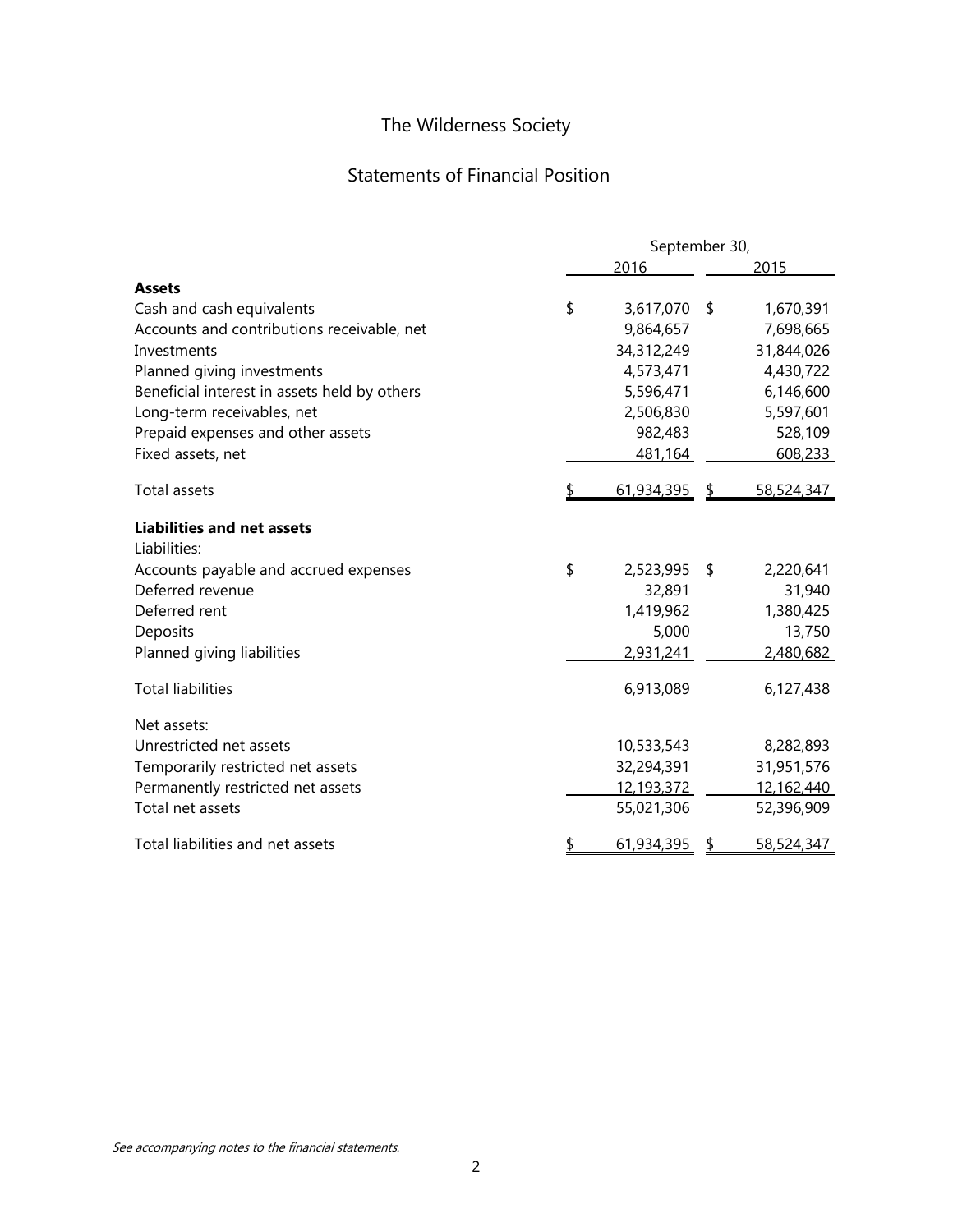#### Statements of Activities

|                                        |                     |  |                |      |             | For the years ended September 30, |               |                |             |             |
|----------------------------------------|---------------------|--|----------------|------|-------------|-----------------------------------|---------------|----------------|-------------|-------------|
|                                        |                     |  |                | 2016 |             |                                   |               | 2015           |             |             |
|                                        |                     |  | Temporarily    |      | Permanently |                                   |               | Temporarily    | Permanently |             |
|                                        | Unrestricted        |  | Restricted     |      | Restricted  | Total                             | Unrestricted  | Restricted     | Restricted  | Total       |
| <b>Revenues</b>                        |                     |  |                |      |             |                                   |               |                |             |             |
| Contributions:                         |                     |  |                |      |             |                                   |               |                |             |             |
| Individuals                            | \$<br>14,382,858 \$ |  | 7,292,495 \$   |      | 32,521 \$   | 21,707,874 \$                     | 13,345,908 \$ | 3,015,064 \$   | 55,364 \$   | 16,416,336  |
| Foundations                            | 669,350             |  | 5,624,705      |      | 10,000      | 6,304,055                         | 642,972       | 7,425,459      | 5,000       | 8,073,431   |
| Corporations                           | 71,397              |  | 393,329        |      |             | 464,726                           | 106,768       | 120,000        |             | 226,768     |
|                                        | 15,123,605          |  | 13,310,529     |      | 42,521      | 28,476,655                        | 14,095,648    | 10,560,523     | 60,364      | 24,716,535  |
| Program services                       | 148,897             |  |                |      |             | 148,897                           | 1,228,310     |                |             | 1,228,310   |
| Government grants                      | 20,000              |  |                |      |             | 20,000                            | 107,511       |                |             | 107,511     |
| Investment income (Note C)             | 43,807              |  | 126,817        |      |             | 170,624                           | 62,506        | 85,754         |             | 148,260     |
| Spending policy                        | 734,684             |  | (734, 684)     |      |             |                                   | 650,128       | (650, 128)     |             |             |
| Other revenues                         | 575,312             |  |                |      |             | 575,312                           | 525,124       |                |             | 525,124     |
| Total revenues                         | 16,646,305          |  | 12,702,662     |      | 42,521      | 29,391,488                        | 16,669,227    | 9,996,149      | 60,364      | 26,725,740  |
| Net assets released (Note I)           | 13,471,106          |  | (13, 471, 106) |      |             |                                   | 10,915,625    | (10, 915, 625) |             |             |
| Total revenues                         | 30,117,411          |  | (768, 444)     |      | 42,521      | 29,391,488                        | 27,584,852    | (919, 476)     | 60,364      | 26,725,740  |
| <b>Expenses</b>                        |                     |  |                |      |             |                                   |               |                |             |             |
| Program services:                      |                     |  |                |      |             |                                   |               |                |             |             |
| Land and Water                         | 13,726,676          |  |                |      |             | 13,726,676                        | 14,244,758    |                |             | 14,244,758  |
| Energy and Climate                     | 5,594,634           |  |                |      |             | 5,594,634                         | 4,432,967     |                |             | 4,432,967   |
| People Outdoors                        | 2,633,822           |  |                |      |             | 2,633,822                         | 3,184,411     |                |             | 3,184,411   |
|                                        | 21,955,132          |  |                |      |             | 21,955,132                        | 21,862,136    |                |             | 21,862,136  |
| Support services:                      |                     |  |                |      |             |                                   |               |                |             |             |
| Fundraising                            | 5,405,269           |  |                |      |             | 5,405,269                         | 5,297,770     |                |             | 5,297,770   |
| Management and general                 | 1,034,783           |  |                |      |             | 1,034,783                         | 1,117,179     |                |             | 1,117,179   |
|                                        | 6,440,052           |  |                |      |             | 6,440,052                         | 6,414,949     |                |             | 6,414,949   |
| Total expenses                         | 28,395,184          |  |                |      |             | 28,395,184                        | 28,277,085    |                |             | 28,277,085  |
| Change in net assets from operations   | 1,722,227           |  | (768, 444)     |      | 42,521      | 996,304                           | (692, 233)    | (919, 476)     | 60,364      | (1,551,345) |
| Gain on investments (Note C)           | 528,423             |  | 1,379,858      |      |             | 1,908,281                         | 73,859        | 21,940         |             | 95,799      |
| Change in value of beneficial interest |                     |  | (268, 599)     |      | (11, 589)   | (280, 188)                        |               | (538, 359)     | 822         | (537, 537)  |
| Change in net assets                   | 2,250,650           |  | 342,815        |      | 30,932      | 2,624,397                         | (618, 374)    | (1,435,895)    | 61,186      | (1,993,083) |
| Reclassifications of net assets        |                     |  |                |      |             |                                   |               | (73, 358)      | 73,358      |             |
| Beginning net assets                   | 8,282,893           |  | 31,951,576     |      | 12,162,440  | 52,396,909                        | 8,901,267     | 33,460,829     | 12,027,896  | 54,389,992  |
| Ending net assets                      | 10,533,543          |  | 32,294,391     |      | 12,193,372  | \$<br>55,021,306                  | 8,282,893     | 31,951,576     | 12,162,440  | 52,396,909  |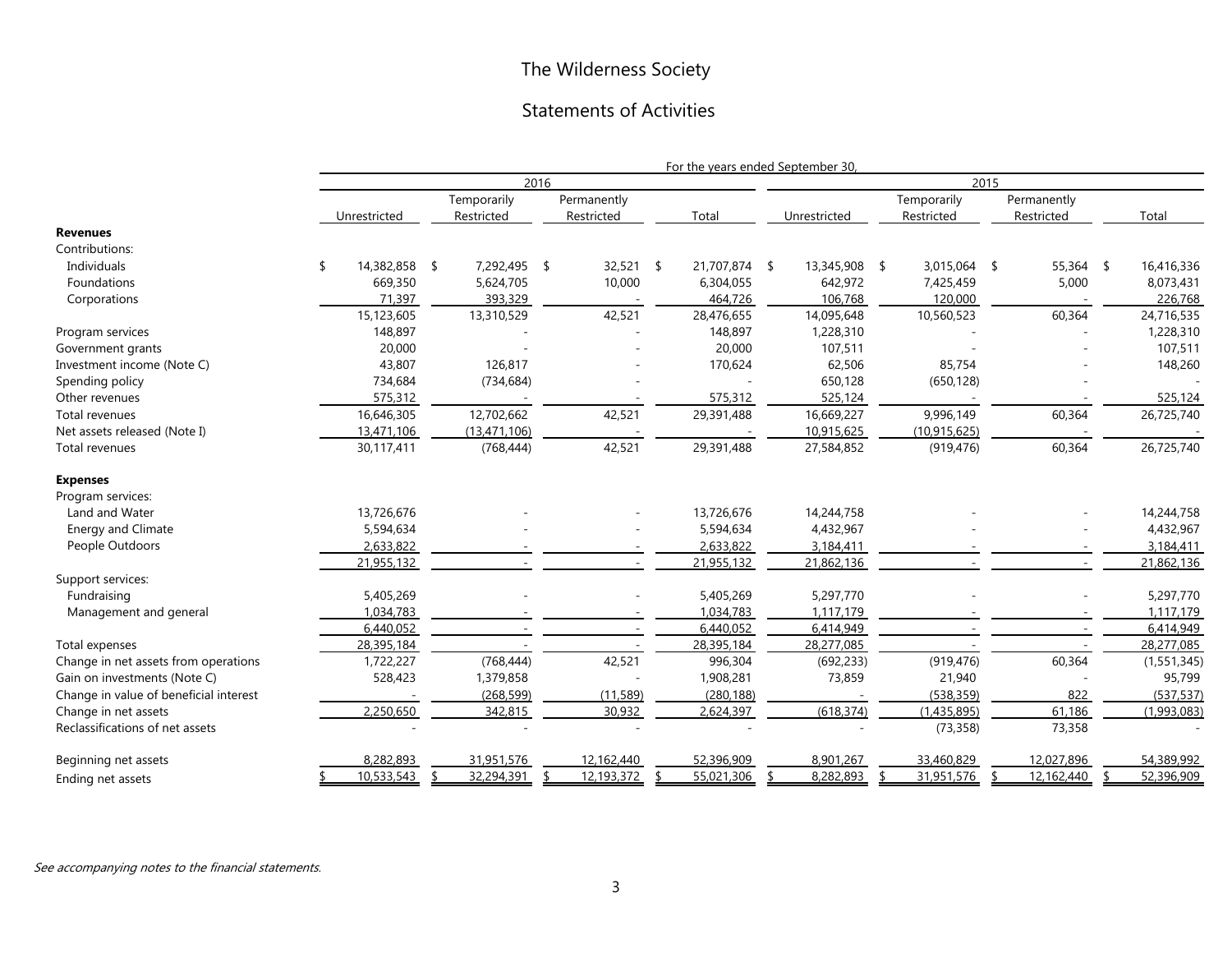## Statement of Functional Expenses

Year ended September 30, 2016

|                               |                   |   | <b>Program Services</b> |     |                           |                 | <b>Supporting Services</b> |             |    |                           |    |           |   |               |
|-------------------------------|-------------------|---|-------------------------|-----|---------------------------|-----------------|----------------------------|-------------|----|---------------------------|----|-----------|---|---------------|
|                               | Land and<br>Water |   | Energy and<br>Climate   |     | People<br><b>Outdoors</b> | Total           |                            | Fundraising |    | Management<br>and General |    | Total     |   | 2016<br>Total |
| Compensation                  | 6,072,435         | S | 2,505,993               | -\$ | 917,408                   | \$<br>9,495,836 | - \$                       | 2,096,526   | \$ | 472,084                   | -S | 2,568,610 | S | 12,064,446    |
| Fringe benefits               | 1,555,210         |   | 641,771                 |     | 235,906                   | 2,432,887       |                            | 537,456     |    | 107,800                   |    | 645,256   |   | 3,078,143     |
|                               | 7,627,645         |   | 3,147,764               |     | 1,153,314                 | 11,928,723      |                            | 2,633,982   |    | 579,884                   |    | 3,213,866 |   | 15,142,589    |
| Professional fees             | 2,097,584         |   | 1,053,102               |     | 602,940                   | 3,753,626       |                            | 912,982     |    | 180,377                   |    | 1,093,359 |   | 4,846,985     |
| Grants and awards             | 464,026           |   | 45,000                  |     | 46,880                    | 555,906         |                            |             |    |                           |    |           |   | 555,906       |
| <b>Supplies</b>               | 98,401            |   | 39,337                  |     | 13,196                    | 150,934         |                            | 33,783      |    | 6,166                     |    | 39,949    |   | 190,883       |
| Telephone                     | 208,674           |   | 86,189                  |     | 30,831                    | 325,694         |                            | 80,937      |    | 18,854                    |    | 99,791    |   | 425,485       |
| Postage and shipping          | 312,790           |   | 121,582                 |     | 164,193                   | 598,565         |                            | 377,712     |    | 33,525                    |    | 411,237   |   | 1,009,802     |
| Occupancy                     | 1,427,959         |   | 589,291                 |     | 212,620                   | 2,229,870       |                            | 558,326     |    | 105,986                   |    | 664,312   |   | 2,894,182     |
| Equipment rental              | 61,698            |   | 25,022                  |     | 8,657                     | 95,377          |                            | 22,557      |    | 10,373                    |    | 32,930    |   | 128,307       |
| Printing and art work         | 403,901           |   | 136,276                 |     | 229,004                   | 769,181         |                            | 422,983     |    | 46,551                    |    | 469,534   |   | 1,238,715     |
| Travel                        | 721,660           |   | 205,226                 |     | 101,966                   | 1,028,852       |                            | 212,393     |    | 30,768                    |    | 243,161   |   | 1,272,013     |
| Dues and subscriptions        | 66,693            |   | 46,301                  |     | 18,940                    | 131,934         |                            | 14,599      |    | 2,969                     |    | 17,568    |   | 149,502       |
| Insurance                     | 23,384            |   | 9,656                   |     | 3,489                     | 36,529          |                            | 9,162       |    | 1,670                     |    | 10,832    |   | 47,361        |
| Mailing list rentals          | 52,832            |   | 25,258                  |     | 16,341                    | 94,431          |                            | 51,454      |    | 6,082                     |    | 57,536    |   | 151,967       |
| Personnel acquisitions        | 4,009             |   | 166                     |     | 974                       | 5,149           |                            | 2,640       |    | 74                        |    | 2,714     |   | 7,863         |
| Miscellaneous                 | 18,965            |   | 8,117                   |     | 10,119                    | 37,201          |                            | 18,297      |    | 1,757                     |    | 20,054    |   | 57,255        |
| Depreciation and amortization | 136,455           |   | 56,347                  |     | 20,358                    | 213,160         |                            | 53,462      |    | 9,747                     |    | 63,209    |   | 276,369       |
| Total                         | 13,726,676        |   | 5,594,634               |     | 2,633,822                 | 21,955,132      |                            | 5,405,269   |    | 1,034,783                 |    | 6,440,052 |   | 28,395,184    |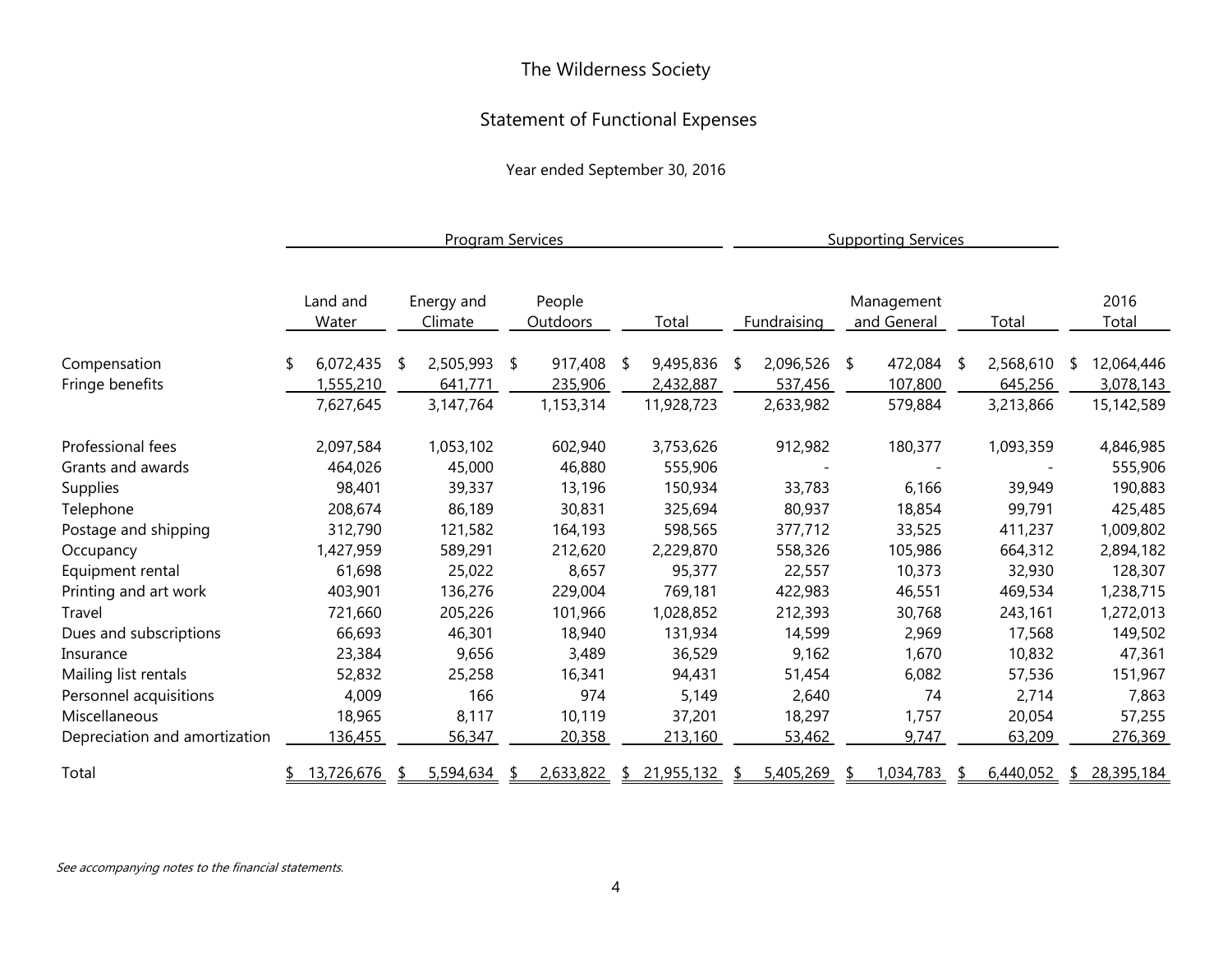## Statement of Functional Expenses

Year ended September 30, 2015

|                               |                          |   | <b>Program Services</b> |     |                           |     |            | <b>Supporting Services</b> |             |    |                           |    |           |   |               |
|-------------------------------|--------------------------|---|-------------------------|-----|---------------------------|-----|------------|----------------------------|-------------|----|---------------------------|----|-----------|---|---------------|
|                               | Land and<br><b>Water</b> |   | Energy and<br>Climate   |     | People<br><b>Outdoors</b> |     | Total      |                            | Fundraising |    | Management<br>and General |    | Total     |   | 2015<br>Total |
| Compensation                  | 5,863,307                | S | 1,948,702               | -\$ | 1,115,946                 | -\$ | 8,927,955  | - \$                       | 1,829,521   | \$ | 444,847                   | -S | 2,274,368 | S | 11,202,323    |
| Fringe benefits               | 1,390,937                |   | 463,063                 |     | 265,372                   |     | 2,119,372  |                            | 433,560     |    | 98,371                    |    | 531,931   |   | 2,651,303     |
|                               | 7,254,244                |   | 2,411,765               |     | 1,381,318                 |     | 11,047,327 |                            | 2,263,081   |    | 543,218                   |    | 2,806,299 |   | 13,853,626    |
| Professional fees             | 2,368,606                |   | 724,243                 |     | 705,815                   |     | 3,798,664  |                            | 1,162,765   |    | 232,605                   |    | 1,395,370 |   | 5,194,034     |
| Grants and awards             | 636,389                  |   | 15,000                  |     | 27,050                    |     | 678,439    |                            |             |    |                           |    |           |   | 678,439       |
| <b>Supplies</b>               | 167,469                  |   | 49,168                  |     | 29,850                    |     | 246,487    |                            | 55,415      |    | 10,498                    |    | 65,913    |   | 312,400       |
| Telephone                     | 175,346                  |   | 57,909                  |     | 33,434                    |     | 266,689    |                            | 66,277      |    | 11,184                    |    | 77,461    |   | 344,150       |
| Postage and shipping          | 275,389                  |   | 119,044                 |     | 179,570                   |     | 574,003    |                            | 406,846     |    | 52,242                    |    | 459,088   |   | 1,033,091     |
| Occupancy                     | 1,451,052                |   | 480,403                 |     | 277,262                   |     | 2,208,717  |                            | 549,681     |    | 95,731                    |    | 645,412   |   | 2,854,129     |
| Equipment rental              | 85,047                   |   | 27,216                  |     | 16,150                    |     | 128,413    |                            | 30,251      |    | 12,980                    |    | 43,231    |   | 171,644       |
| Printing and art work         | 412,734                  |   | 163,547                 |     | 239,316                   |     | 815,597    |                            | 467,561     |    | 77,453                    |    | 545,014   |   | 1,360,611     |
| Travel                        | 951,774                  |   | 190,246                 |     | 157,250                   |     | 1,299,270  |                            | 66,878      |    | 22,908                    |    | 89,786    |   | 1,389,056     |
| Dues and subscriptions        | 36,898                   |   | 44,664                  |     | 40,407                    |     | 121,969    |                            | 27,273      |    | 2,760                     |    | 30,033    |   | 152,002       |
| Insurance                     | 39,597                   |   | 13,137                  |     | 7,583                     |     | 60,317     |                            | 15,033      |    | 2,603                     |    | 17,636    |   | 77,953        |
| Mailing list rentals          | 42,350                   |   | 21,902                  |     | 17,861                    |     | 82,113     |                            | 51,577      |    | 9,069                     |    | 60,646    |   | 142,759       |
| Personnel acquisitions        | 5,395                    |   | 1,239                   |     | 1,477                     |     | 8,111      |                            | 2,541       |    | 128                       |    | 2,669     |   | 10,780        |
| Miscellaneous                 | 126,469                  |   | 41,782                  |     | 28,670                    |     | 196,921    |                            | 50,621      |    | 29,944                    |    | 80,565    |   | 277,486       |
| Depreciation and amortization | 215,999                  |   | 71,702                  |     | 41,398                    |     | 329,099    |                            | 81,970      |    | 13,856                    |    | 95,826    |   | 424,925       |
| Total                         | 14,244,758               |   | 4,432,967               |     | 3,184,411                 |     | 21,862,136 |                            | 5,297,770   |    | 1,117,179                 |    | 6,414,949 |   | 28,277,085    |

See accompanying notes to the financial statements.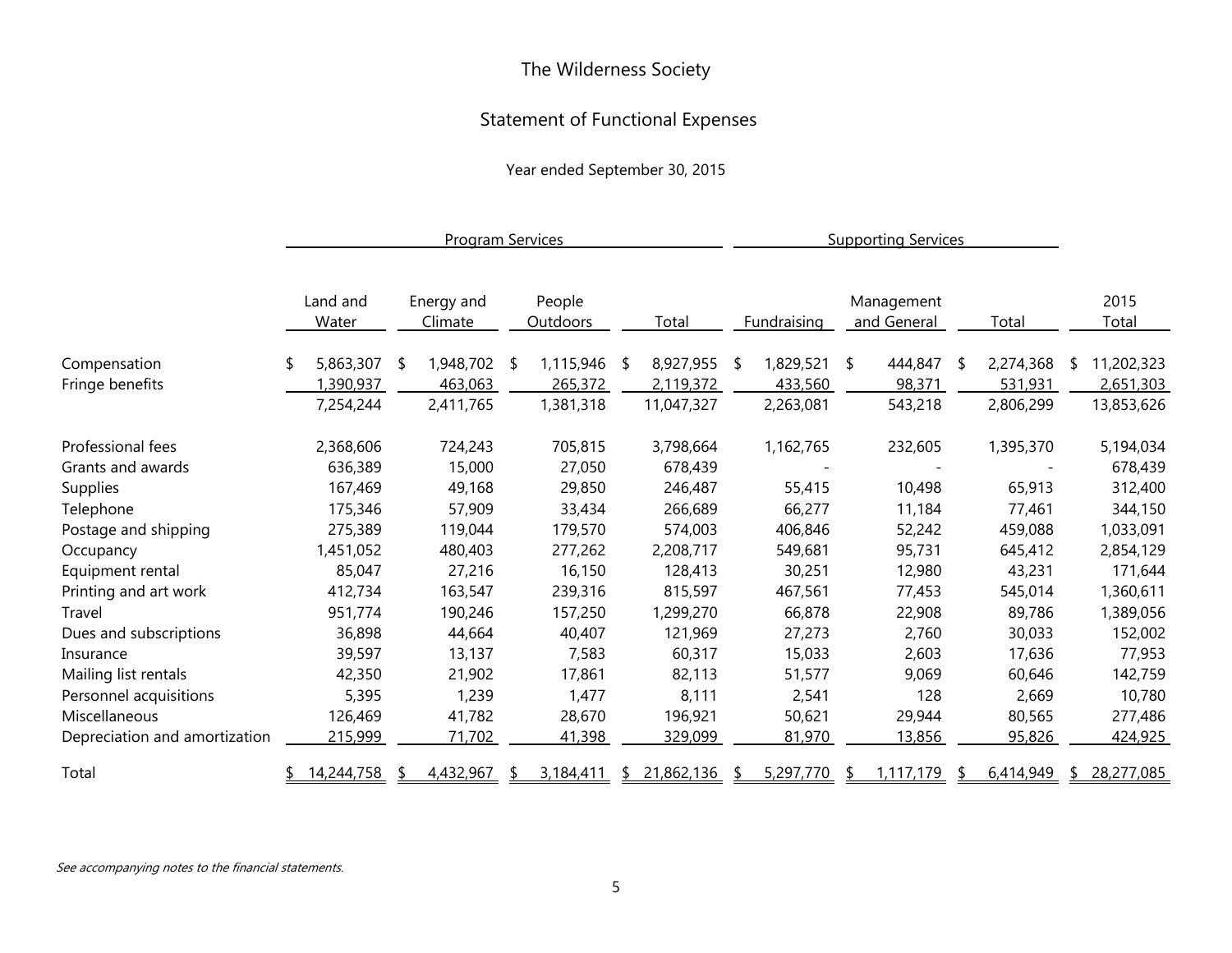## Statements of Cash Flows

|                                                           | Years ended September 30, |               |             |
|-----------------------------------------------------------|---------------------------|---------------|-------------|
|                                                           | 2016                      |               | 2015        |
| <b>Cash flows from operating activities</b>               |                           |               |             |
| Change in net assets                                      | \$<br>2,624,397 \$        |               | (1,993,083) |
| Adjustments to reconcile change in net assets to net cash |                           |               |             |
| provided by (used in) operating activities:               |                           |               |             |
| Depreciation and amortization                             | 276,369                   |               | 424,925     |
| Discount on long-term receivables                         | (52, 522)                 |               | 30,697      |
| Allowance for uncollectible receivables                   | (53, 747)                 |               | 21,665      |
| Net realized and unrealized investment gains              | (1,908,281)               |               | (95, 799)   |
| Changes in investments held in trust                      | 129,592                   |               | 338,218     |
| Donated securities                                        | (750, 759)                |               | (644, 174)  |
| Contributions restricted for long-term investment         | (42, 521)                 |               | (60, 364)   |
| Changes in operating assets and liabilities:              |                           |               |             |
| Accounts and contributions receivable                     | 1,031,048                 |               | (1,327,447) |
| Prepaid expenses and other assets                         | (454, 374)                |               | 462,625     |
| Beneficial interests in assets held by others             | 420,627                   |               | 336,645     |
| Accounts payable and accrued expenses                     | 303,354                   |               | 197,741     |
| Custodial funds                                           |                           |               | (26,030)    |
| Deferred rent                                             | 39,537                    |               | 133,360     |
| Deposits                                                  | (8,750)                   |               | 13,250      |
| Deferred revenue                                          | 951                       |               | (796, 559)  |
| Net cash provided by(used in) operating activities        | 1,554,921                 |               | (2,984,330) |
| <b>Cash flows from investing activities</b>               |                           |               |             |
| Disposal of fixed assets                                  |                           |               | 1,124       |
| Purchase of equipment                                     | (149,300)                 |               | (172, 942)  |
| Proceeds from sale of investments                         | 5,972,768                 |               | 4,411,266   |
| Purchase of investments                                   | (5,924,700)               |               | (3,015,708) |
| Net cash (used in)/provided by investing activities       | (101, 232)                |               | 1,223,740   |
| <b>Cash flows from financing activities</b>               |                           |               |             |
| Planned giving payments to beneficiaries                  | 646,930                   |               |             |
| Investment return on annuity trust                        | (196, 461)                |               | (43,608)    |
| Contributions restricted for long-term investment         | 42,521                    |               | 60,364      |
| Net cash flows used in financing activities               | 492,990                   |               | 16,756      |
| Change in cash and cash equivalents                       | 1,946,679                 |               | (1,743,834) |
| Cash and cash equivalents, beginning of year              | 1,670,391                 |               | 3,414,225   |
| Cash and cash equivalents, end of year                    | \$<br>3,617,070           | $\frac{1}{2}$ | 1,670,391   |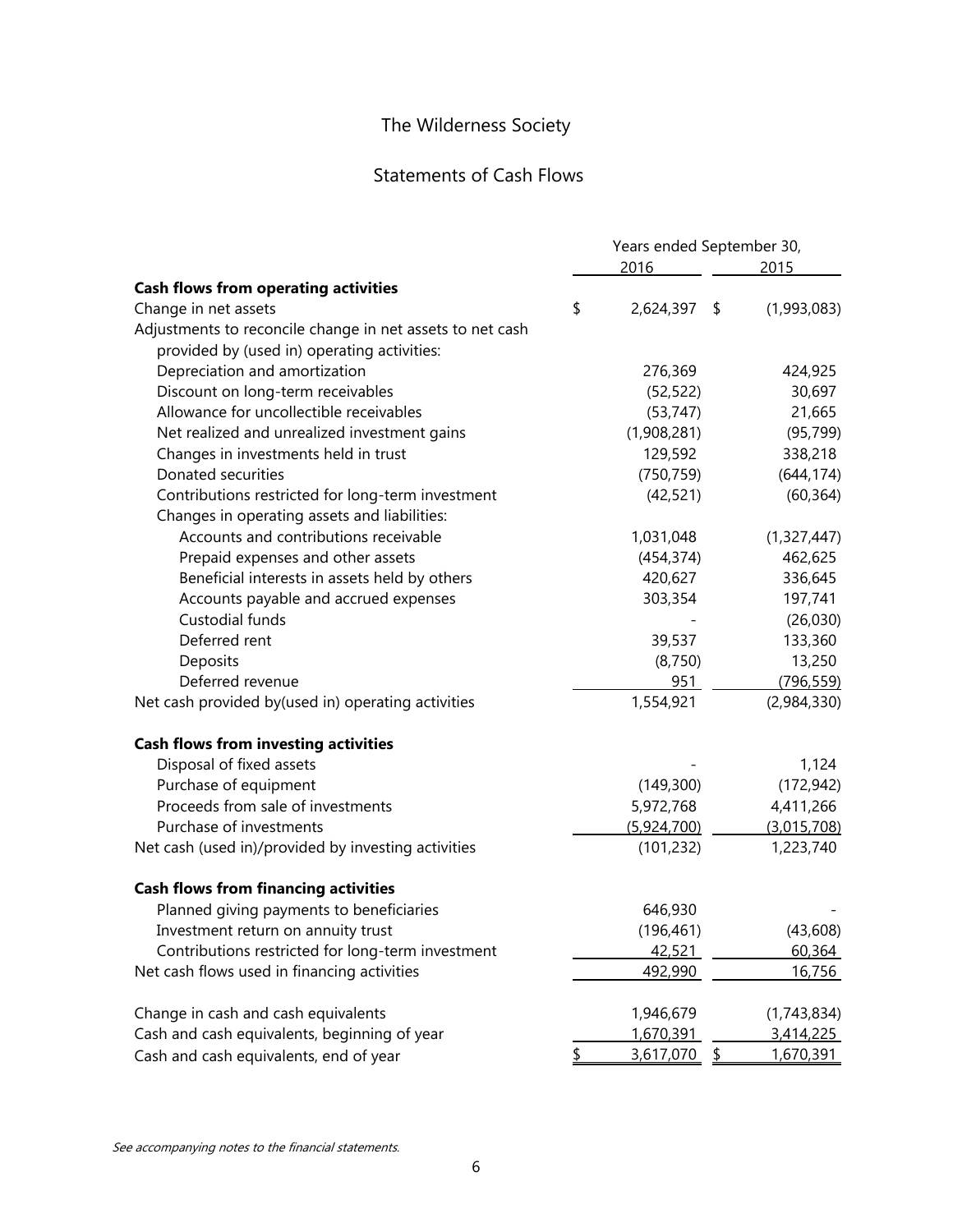## Notes to Financial Statements

Years ended September 30, 2016 and 2015

#### **Note A - Organization and Purpose**

The Wilderness Society (the Society) is the leading conservation organization working to protect wilderness and inspire Americans to care for our wild places. Founded in 1935, and now with more than 700,000 members and supporters, The Wilderness Society has led the effort to permanently protect 109 million acres of wilderness. We work to ensure sound management of our shared national lands, which include 635 million acres owned by the American people and managed by our government.

Our work has profoundly improved the way our shared national lands are managed and enjoyed. The nation's wildlands provide us all with clean air and water, wildlife habitat and havens for recreation, learning and solitude. Federal lands are also important sources of renewable energy and vital natural resources that must be managed wisely.

We bring a unique breadth of expertise to public land issues. Our staff are recognized leaders in the fields of natural resource science, policy, and community engagement. From Capitol Hill and federal agencies to communities across the nation, we work strategically and collaboratively with diverse arrays of stakeholders. Through these efforts, we find common-ground solutions that lead to better protection, stewardship and restoration of our public lands, preserving the nation's rich natural legacy for current and future generations.

Our public lands represent a uniquely American ideal – that millions of acres of our country's lands belong to, and should benefit, all of us. We envision a future where at least half of the nation's public lands are protected to preserve our unique natural heritage and the special places people love. When these special lands are part of big, connected landscapes, they provide us with the best hope of helping natural systems and human communities thrive in the face of climate change and other threats. Energy development on our public lands should be part of the climate solution in the transition to a clean energy future and sited in appropriate places. We envision a country in which people from all backgrounds can connect to nature, from local parks to big wild places, where people recognize and share in the benefits we all receive from our public lands, and where people are inspired to care for these places.

#### Land and Water Program

Our Land and Water Program focuses on priority landscapes and watersheds to ensure they are better protected, connected and able to adapt to the changing climate and include a variety of ecosystem types. This requires better funding of land agencies and defense of the nation's bedrock conservation laws. Our nation's protected lands must also include more places that honor and recognize geographic, racial, ethnic, cultural and socioeconomic diversity. We work to build awareness and support for public lands among diverse people, partners and decision makers.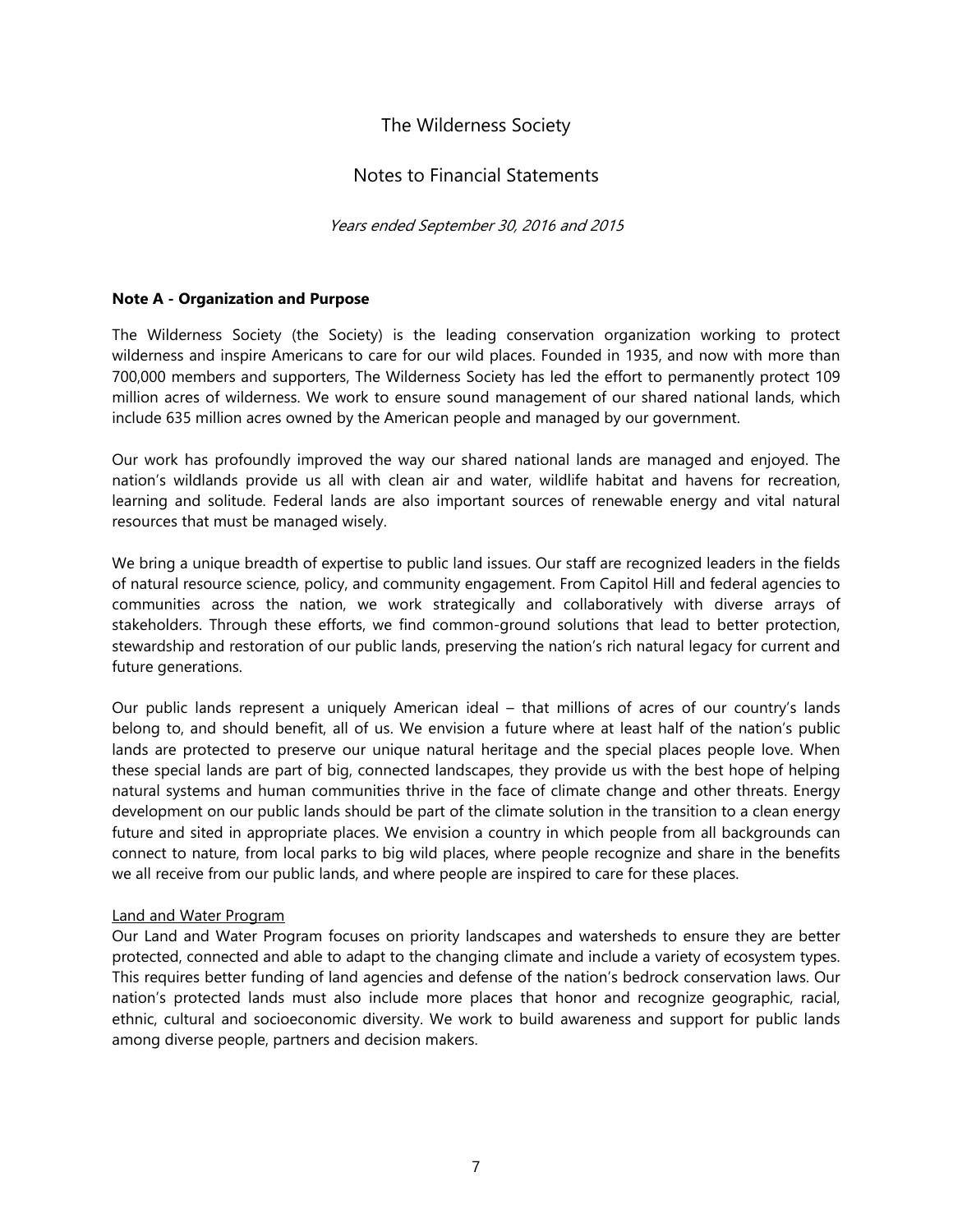### Notes to Financial Statements (Continued)

#### **Note A - Organization and Purpose (Continued)**

#### Energy and Climate Program

The Wilderness Society also works to address the key challenges for public lands as we transition to a cleaner energy future. Specifically, we work to ensure that wildlands and high-value-conservation areas are protected from degradation from new energy infrastructure, and appropriate protections established in key areas. We strive to secure policies so public lands are managed to reduce their contributions to climate change. We engage the public to increase awareness and support for the management of public lands as part of our national response to climate change.

#### People Outdoors Program

Inspiring Americans to care for wild places is a challenge due to the effects of urbanization, outdated policies and lack of access, among other factors. We work to spur new initiatives to get people outdoors and make public lands more inclusive. We focus on connecting communities of color and low-income residents in urban areas with public lands, helping to make them accessible and relevant to their lives; ensuring young people have multiple chances to learn, play and work outside; and fostering sustainable recreation that results in life-long enjoyment and connections to the outdoors.

#### **Note B - Summary of Significant Accounting Policies**

#### Basis of accounting

The Society presents its financial statements in accordance with accounting principles generally accepted in the United States of America (GAAP) promulgated by the Financial Accounting Standards Board Accounting Standards Codification (the guidance). Accordingly, the cost of the Society's programs and other activities has been summarized on a functional basis in the statements of activities. Additionally, certain costs have been allocated among the programs and supporting services benefited based on an estimate of time spent by Society personnel.

#### Subsequent events

The Society has performed an evaluation of subsequent events through January 17, 2017, which is the date the financial statements were available to be issued and has considered any relevant matters in the preparation of the financial statements and notes.

#### Use of estimates

GAAP requires management to make estimates and assumptions that affect the reported amounts of assets and liabilities, the disclosure of contingent assets and liabilities, and the reported amounts and classifications of revenues and expenses during the reporting period. Accordingly, actual results could differ from these estimates.

#### Income taxes

The Society is exempt from Federal income taxes under Section 501(c)(3) of the Internal Revenue Code (IRC) and is not a private foundation under Section 509(a) of the IRC. The Society is required to pay federal and state income taxes only on unrelated business income. Management has concluded that the Society has properly maintained its exempt status and there are no uncertain tax positions as of September 30, 2016. There are currently no examinations being conducted.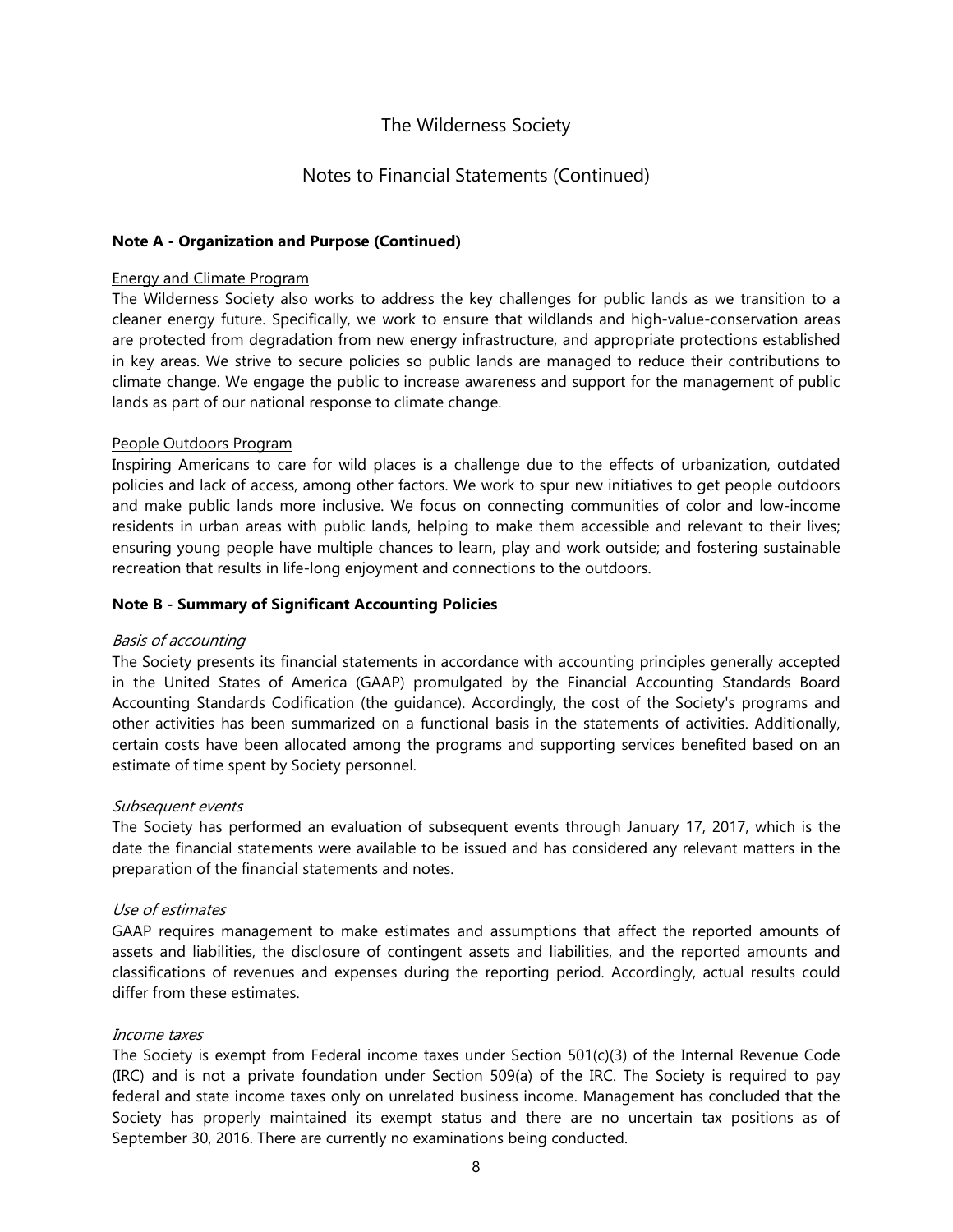## Notes to Financial Statements (Continued)

#### **Note B - Summary of Significant Accounting Policies (Continued)**

#### Risk and uncertainties

The Society invests in various securities. These securities are exposed to a variety of risks, such as interest rates, market and credit risks. Due to the level of risk associated with certain investment securities, it is at least reasonably possible that changes in the values of investment securities will occur in the near term and that such changes could materially affect the amounts reported in the statements of financial position.

#### Cash and cash equivalents

The Society considers all highly liquid investments with original maturities at the purchase date of 90 days or less to be cash equivalents. The Federal Deposit Insurance Corporation (FDIC) insures amounts on deposit with each financial institution up to limits prescribed by law. The Society may hold funds with financial institutions in excess of the FDIC insured amounts; however, the Society has not experienced any losses in such accounts and management believes it is not exposed to any significant credit risk on cash and cash equivalents.

#### Investments and fair value measurement

Investments are recorded at fair value. Investment income or loss, including realized and unrealized gains and losses, is included in the statements of activities as an increase or decrease in unrestricted net assets unless the income or loss is restricted by donor or law.

Dividend and interest income are considered operating revenue of the Society. Realized and unrealized gains and losses above the spending rate approved by the Governing Council are not used in operations and, therefore, are reported as temporarily restricted in the statements of activities as gain on investments.

In accordance with GAAP, the Society prioritizes the inputs to valuation techniques used to measure fair value. The fair value hierarchy gives the highest priority to quoted prices in active markets for identical assets and liabilities (Level 1) and the lowest priority to unobservable inputs (Level 3). The levels of the hierarchy are as follows:

Level 1 – Inputs to the valuation methodology are quoted (unadjusted) for identical assets or liabilities in actively traded markets which the Society has the ability to access.

Level 2 – Inputs to the valuation methodology include quoted prices for similar assets or liabilities in active markets, quoted prices for identical or similar assets or liabilities in markets that are not active, inputs other than quoted prices that are observable for the asset or liability and market-corroborated inputs.

Level 3 – Inputs to the valuation methodology are unobservable for the asset or liability and are significant to the fair value measurement.

The Society recognizes transfers between levels at the end of the reporting period in which circumstances occur causing changes in the availability of inputs to the fair value methodology.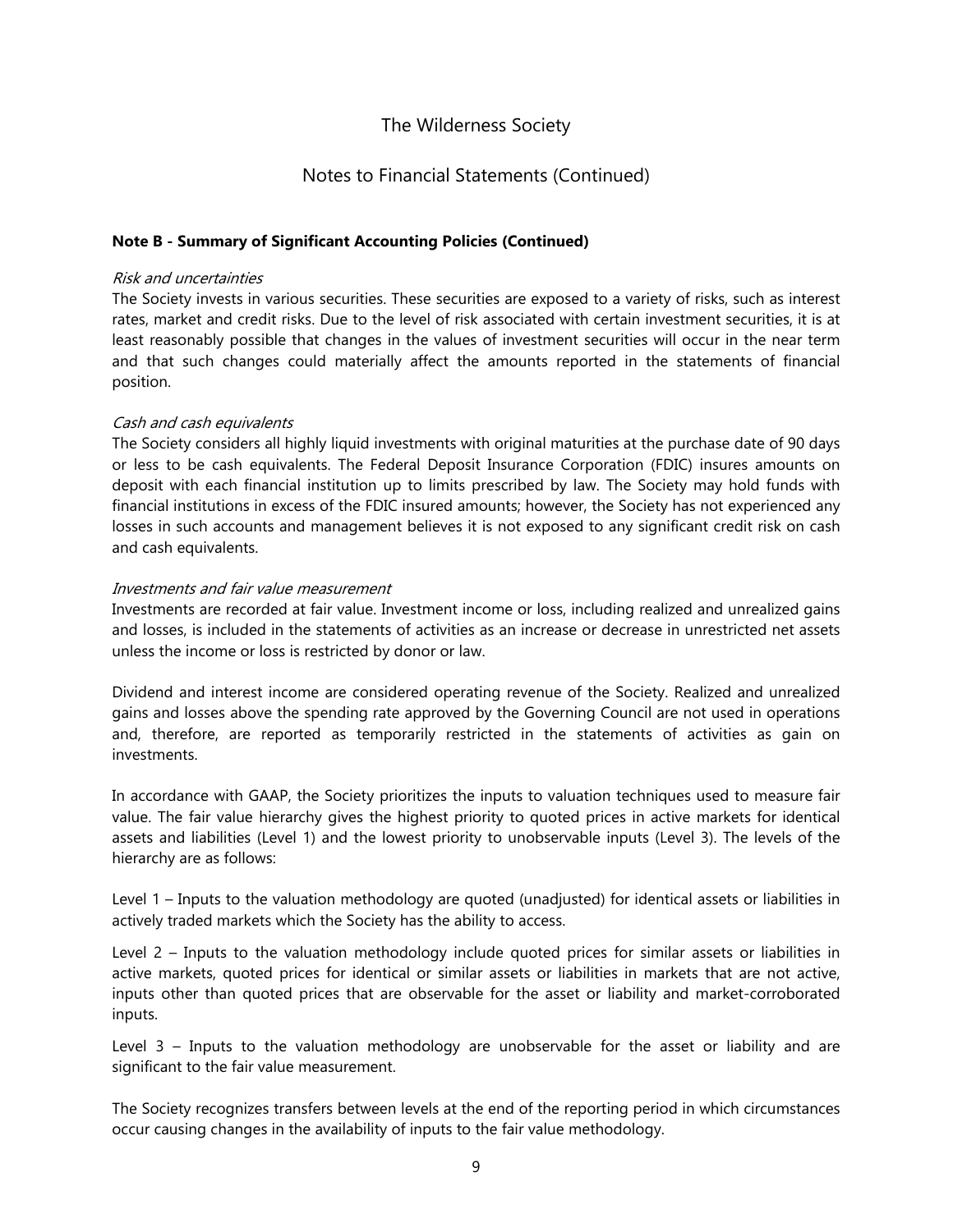## Notes to Financial Statements (Continued)

#### **Note B - Summary of Significant Accounting Policies (Continued)**

#### Planned giving assets and liabilities

The Society maintains a pooled income fund for planned giving investments. Donors contribute to the Society an irrevocable remainder interest in assets while they reserve the right to income from the property. The Society recognizes its remainder interest in the assets received as temporarily or permanently restricted contribution revenue in the period the assets are received. The contribution is recorded at the fair value of the asset discounted over the actuarially estimated time period until the donor's death.

Charitable gift annuity contributions are recorded net of the present value of the liability of the future annuity payments. The rate used to calculate the net present value is the adjusted discount rate for the month in which the gift is made. The value of the liability is adjusted to reflect amortization of the discount, payments to the donor, and changes in actuarial assumptions.

Charitable remainder trusts are recorded at the present value of estimated future cash flows. The discount rate used to calculate the net present value of the estimated future cash flows for the years ended September 30, 2016 and 2015 was 1% and 2% respectively. The value of the trust liability is adjusted to reflect amortization of the discount and changes in actuarial assumptions related to interest rate fluctuations or other variables.

Earnings generated by planned giving investments are recorded as liabilities to cover commitments to the beneficiaries of planned giving agreements. The change in the actuarial value of planned giving assets is recorded as change in value of beneficial interest in the statements of activities.

The beneficial interest in assets held by others for which the Society does not serve as trustee, amounted to \$6,043,171 and \$6,483,000 as of September 30, 2016 and 2015, respectively, and is recorded in temporarily or permanently restricted net assets in the accompanying statements of financial position. Of these amounts, \$446,700 and \$336,400, is included within accounts receivable as of September 30, 2016 and 2015, respectively as it is due within one year. It is the policy of the Society to record such assets only when the Society's interest is deemed to be irrevocable and where there is sufficient information to quantify a fair and accurate valuation. The Society's beneficial interest is recorded at the discounted present value of the gift, based on the date of gift and the trust life. Trust assets include publicly traded U.S. stock, corporate and government bonds, mutual funds, property and land, and life insurance policies. Amounts received related to these beneficial interests are used for purposes designated by the donor, if any.

The change in the actuarial valuation of total planned giving agreements, including those held by third parties, is recorded in the statements of activities. The change in value of these agreements was \$(280,188) and \$(537,537) for the years ended September 30, 2016 and 2015, respectively.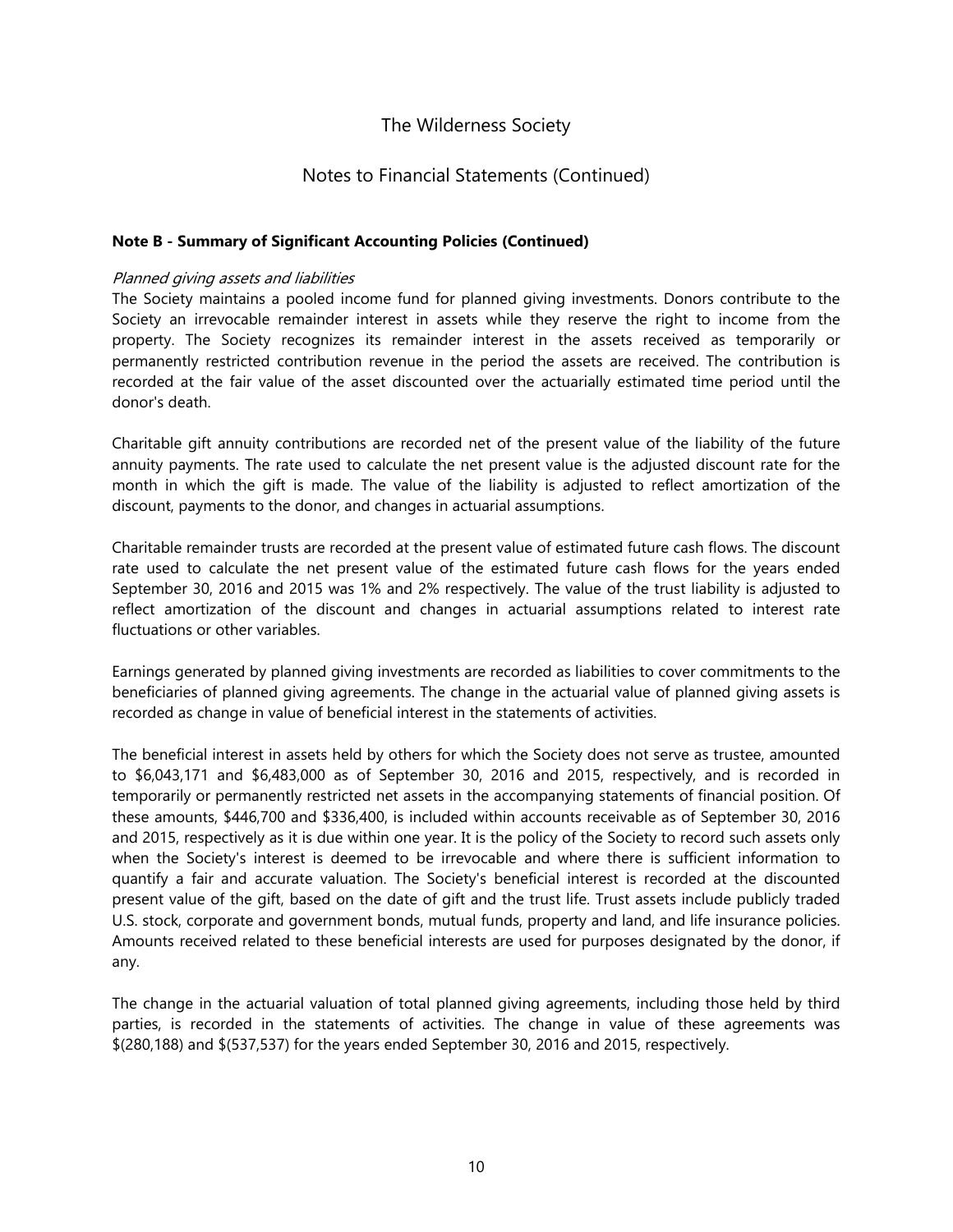## Notes to Financial Statements (Continued)

#### **Note B - Summary of Significant Accounting Policies (Continued)**

#### Contributions receivable

Contributions receivable that are expected to be collected within one year are reported net of any estimated uncollectible amounts. Contributions expected to be collected beyond one year are reported net of any estimated uncollectible amounts and are discounted to present value using the United States Treasury obligations risk-adjusted rate according to their corresponding terms.

#### Allowance for uncollectible contributions

The Society has established an allowance for uncollectible contributions based on management's judgment of the creditworthiness of the donors, past collection experience, and other relevant factors. Although variability is inherent in such estimates, management believes that the allowance provided in the financial statements is adequate, but largely dependent on economic conditions.

#### Fixed assets

Furniture and equipment expenditures over \$5,000 are recorded at cost and are depreciated using the straight-line method, with estimated useful lives ranging from three to ten years. Leasehold improvements are recorded at cost and are amortized over the shorter of their useful lives or the remaining term of the lease.

#### **Collections**

The Society's collections include artwork and photographs that are held for educational purposes. Each item is preserved and cared for in a manner similar to works of art held for public exhibition. The collections, which were acquired through various donations since the Society's inception, are not recognized as assets on the statements of financial position.

#### **Endowments**

The Society is a not-for-profit organization that is subject to an enacted version of the Uniform Prudent Management of Institutional Funds Act of 2006 (UPMIFA). Therefore, the net asset classification of donor restricted endowment funds is presented in accordance with the related accounting guidance and disclosures.

#### Classification of net assets

The Society's net assets have been grouped into the following three classes:

Unrestricted net assets - result from contributions and other inflows of assets whose use by the Society is not limited by donor-imposed restrictions.

Temporarily restricted net assets - result from contributions and other inflows of assets whose use is limited by donor-imposed restrictions that either expire with the passage of time or can be fulfilled and removed by actions of the Society related to those restrictions.

Permanently restricted net assets - result from contributions and other inflows of assets whose use by the Society is limited by donor-imposed restrictions, that must be maintained in perpetuity by the Society.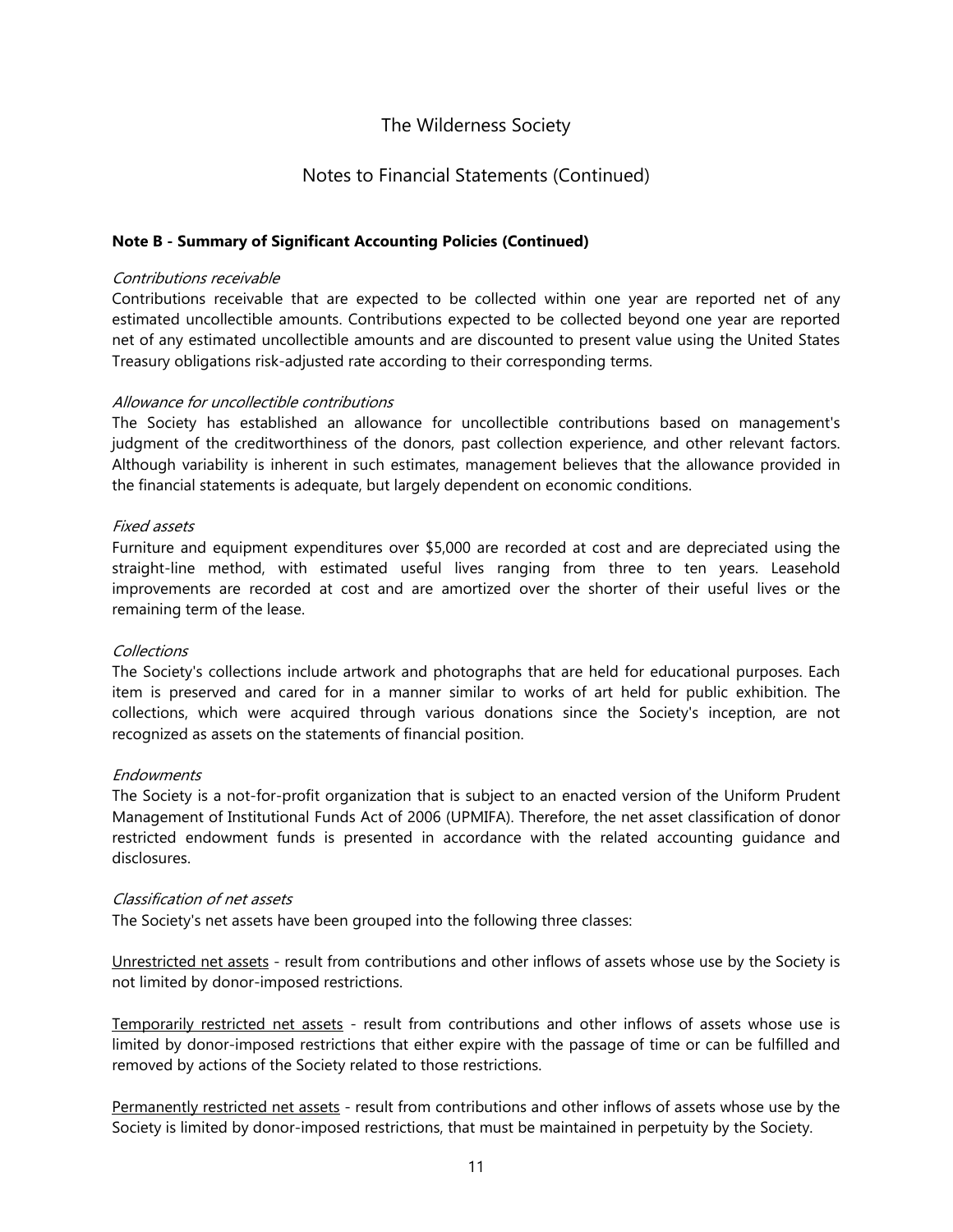### Notes to Financial Statements (Continued)

#### **Note B - Summary of Significant Accounting Policies (Continued)**

#### Restricted and unrestricted revenues

Unconditional promises to give cash and other assets are reported at fair value at the date the promise is received. Unconditional promises are recorded as unrestricted, temporarily restricted, or permanently restricted depending on donor-imposed restrictions. When a donor restriction expires, that is, when a stipulated time restriction ends or the purpose of the restriction is accomplished, temporarily restricted net assets are reclassified as unrestricted net assets and are reported in the statements of activities as net assets released from restriction.

#### Allocation of joint costs of informational materials

In 2016 and 2015, the Society incurred joint costs of \$4,007,601 and \$4,229,075, respectively, for informational materials and activities that included fundraising appeals. Of those costs, \$1,477,186 and \$1,047,876, respectively, were allocated to program expenses, \$1,175,757 and \$1,862,359, respectively, were allocated to management and general, and \$1,354,658 and \$1,318,840, respectively, remained in fundraising.

#### **Note C - Investments and Fair Value Measurement**

Investments, at fair value, within the fair value hierarchy at September 30, 2016 are as follows:

|                                              | Level 1         | Level 2   | Level 3   | Total           |
|----------------------------------------------|-----------------|-----------|-----------|-----------------|
| Investments:                                 |                 |           |           |                 |
| Mutual funds                                 | \$<br>7,129,732 | \$        | \$        | \$<br>7,129,732 |
| Equities:                                    |                 |           |           |                 |
| Domestic                                     | 15,435,626      |           |           | 15,435,626      |
| Foreign                                      | 1,903,958       |           |           | 1,903,958       |
| Fixed income:                                |                 |           |           |                 |
| Corporate bonds                              |                 | 322,333   |           | 322,333         |
| Municipal bonds                              |                 | 3,395,670 |           | 3,395,670       |
| U.S. Treasury securities                     | 6,124,930       |           |           | 6,124,930       |
| <b>Total investments</b>                     | 30,594,246      | 3,718,003 |           | 34,312,249      |
| Planned giving assets:                       |                 |           |           |                 |
| Money market funds                           | 159,204         |           |           | 159,204         |
| Mutual funds:                                |                 |           |           |                 |
| Equity                                       | 996,666         |           |           | 996,666         |
| Fixed income                                 | 671,001         |           |           | 671,001         |
| Exchange-traded funds                        |                 | 1,132,886 |           | 1,132,886       |
| Common stock                                 | 609,263         |           |           | 609,263         |
| Fixed income                                 |                 |           |           |                 |
| Corporate bonds                              |                 | 315,180   |           | 315,180         |
| U.S. Treasury securities                     | 106,962         | 307,570   |           | 414,532         |
| Life insurance contracts                     |                 | 274,739   |           | 274,739         |
| Total planned giving assets                  | 2,543,096       | 2,030,375 |           | 4,573,471       |
| Beneficial interest in assets held by others |                 |           | 5,596,471 | 5,596,471       |
| Total                                        | 33,137,342      | 5,748,378 | 5,596,471 | 44,482,191      |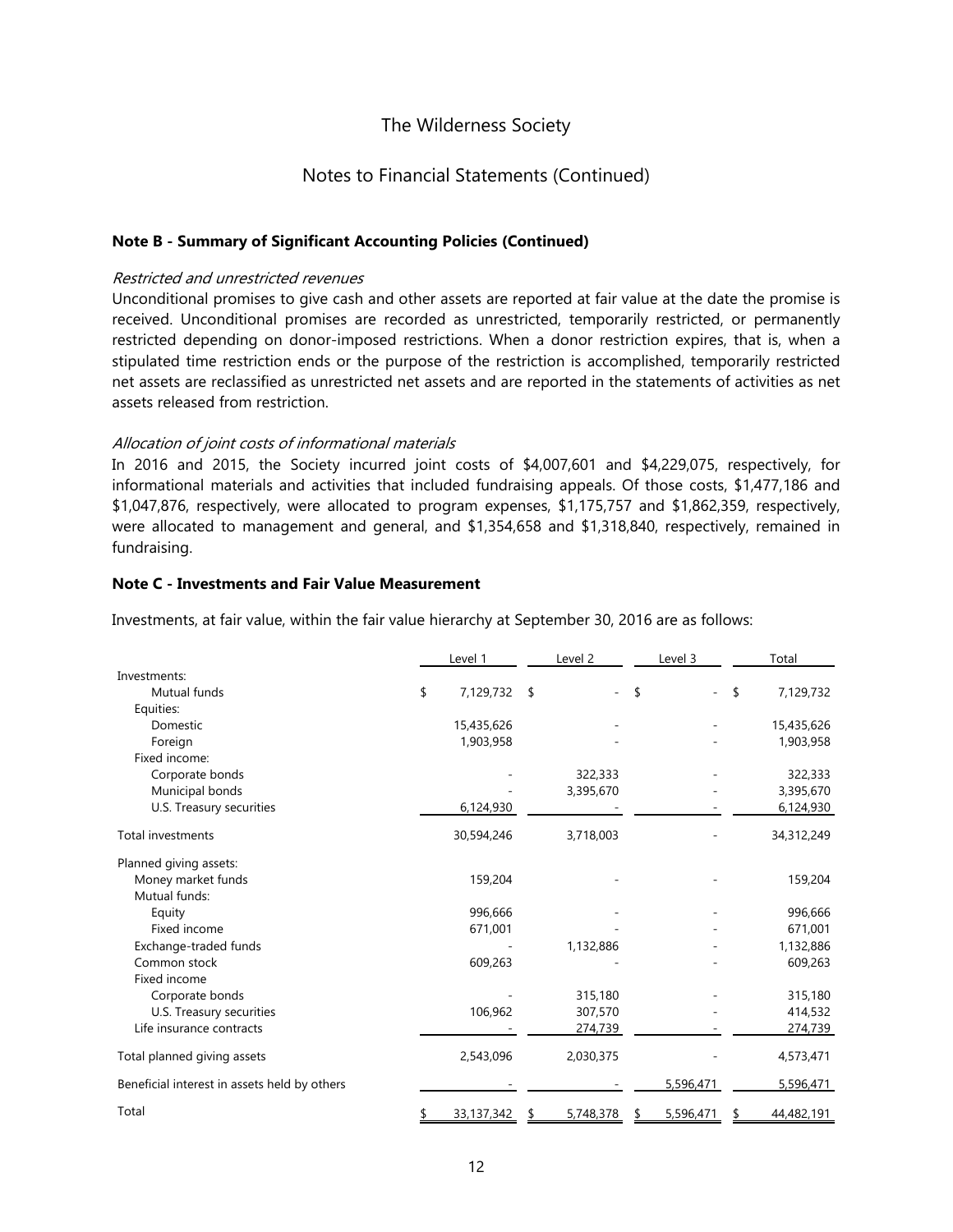### Notes to Financial Statements (Continued)

#### **Note C - Investments and Fair Value Measurement (Continued)**

Investments, at fair value, within the fair value hierarchy at September 30, 2015 are as follows:

|                                              | Level 1         | Level 2   | Level 3   | Total           |
|----------------------------------------------|-----------------|-----------|-----------|-----------------|
| Investments:                                 |                 |           |           |                 |
| Mutual funds:                                |                 |           |           |                 |
| Money market                                 | \$<br>4,890,979 | \$        | \$        | \$<br>4,890,979 |
| Equities:                                    |                 |           |           |                 |
| Domestic                                     | 14,855,800      |           |           | 14,855,800      |
| Foreign                                      | 1,783,157       |           |           | 1,783,157       |
| Fixed income:                                |                 |           |           |                 |
| Corporate bonds                              |                 | 786,323   |           | 786,323         |
| Municipal bonds                              |                 | 4,299,624 |           | 4,299,624       |
| U.S. Treasury securities                     | 5,228,143       |           |           | 5,228,143       |
| <b>Total investments</b>                     | 26,758,079      | 5,085,947 |           | 31,844,026      |
| Planned giving assets:                       |                 |           |           |                 |
| Money market funds                           | 17,531          |           |           | 17,531          |
| Mutual funds:                                |                 |           |           |                 |
| Equity                                       | 1,226,521       |           |           | 1,226,521       |
| Fixed income                                 | 736,124         |           |           | 736,124         |
| Exchange-traded funds                        |                 | 861,812   |           | 861,812         |
| Common stock<br>Fixed income                 | 534,386         |           |           | 534,386         |
| Corporate bonds                              |                 | 318,406   |           | 318,406         |
| U.S. Treasury securities                     | 137,558         | 331,213   |           | 468,771         |
| Life insurance contracts                     |                 | 267,171   |           | 267,171         |
| Total planned giving assets                  | 2,652,120       | 1,778,602 |           | 4,430,722       |
| Beneficial interest in assets held by others |                 |           | 6,146,600 | 6,146,600       |
| Total                                        | 29,410,199      | 6,864,549 | 6,146,600 | 42,421,348      |

There were no transfers between levels of the fair value hierarchy in 2016 and 2015.

The fair value of assets classified as Level 1 are derived from identical assets traded in active markets. The fair value of Level 2 assets derived from prices for similar or identical assets in non-active markets including pricing that is obtained directly from broker-dealers. The beneficial interest in assets held by others are classified as level 3 assets as their fair values are derived from inputs to the valuation methodology that are unobservable for the asset and are based on actuarial assumptions such as mortality rates and the applicable federal rate for charitable gifts. These assumptions are significant to the fair value measurement.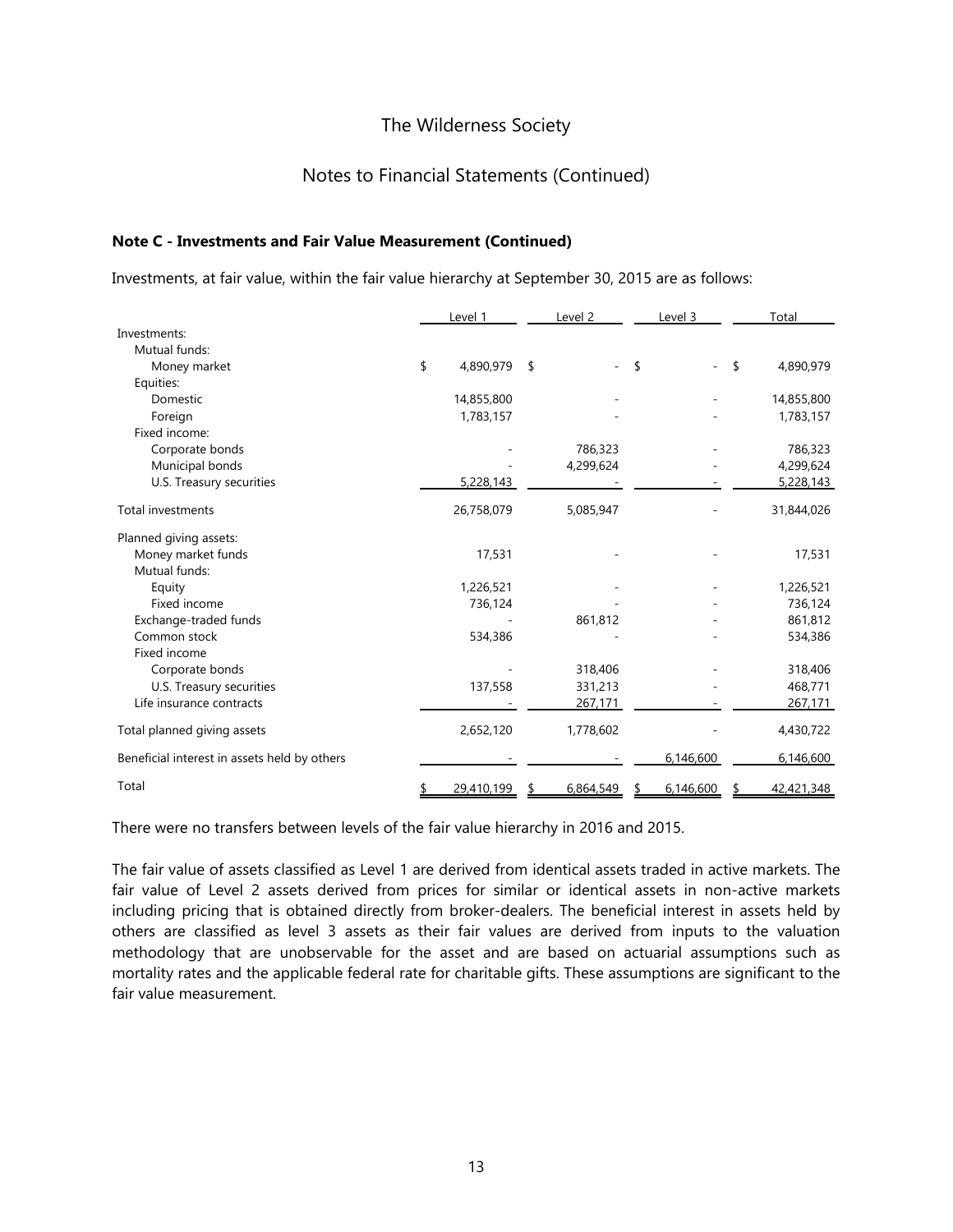## Notes to Financial Statements (Continued)

### **Note C - Investments and Fair Value Measurement (Continued)**

The following table summarizes changes in the Level 3 assets measured at fair value on a recurring basis:

| Balance at October 1, 2014                 | 6,821,463  |
|--------------------------------------------|------------|
| Change in value                            | (338, 218) |
| Payments, sales, transfers, and maturities | (336, 645) |
| Balance at September 30, 2015              | 6,146,600  |
| Change in value                            | (129, 502) |
| Payments, sales, transfers, and maturities | (446, 798) |
| Balance at September 30, 2016              | 5,596,471  |

Investment earnings are reported net of investment fees at September 30, 2016 and 2015 of \$261,599 and \$225,059, respectively.

#### **Note D - Endowment Funds**

The Society's endowment consists of four individual funds established for a variety of purposes and are donor-restricted. As required by GAAP, net assets associated with endowment funds are classified and reported based on the existence or absence of donor-imposed restrictions.

#### Interpretation of Relevant Law

The Governing Council of The Wilderness Society has interpreted the Uniform Prudent Management of Institutional Funds Act (UPMIFA) as requiring the preservation of the fair value of the original gift as of the gift date of the donor-restricted endowment funds absent explicit donor stipulations to the contrary. As a result of this interpretation, the Society classifies as permanently restricted net assets (a) the original value of gifts donated to the permanent endowment, (b) the original value of subsequent gifts to the permanent endowment, and (c) accumulations to the permanent endowment made in accordance with the direction of the applicable donor gift instrument at the time the accumulation is added to the fund. The remaining portion of the donor-restricted endowment fund that is not classified in permanently restricted net assets is classified as temporarily restricted net assets until those amounts are appropriated for expenditure by the organization in a manner consistent with the standard of prudence prescribed by UPMIFA.

In accordance with UPMIFA, the Society considers the following factors in making a determination to appropriate or accumulate donor-restricted endowment funds:

- The duration and preservation of the fund;
- The purposes of the organization and the donor-restricted endowment fund;
- General economic conditions;
- The possible effect of inflation and deflation;
- The expected total return from income and the appreciation of investments;
- Other resources of the organization; and
- The investment policies of the organization.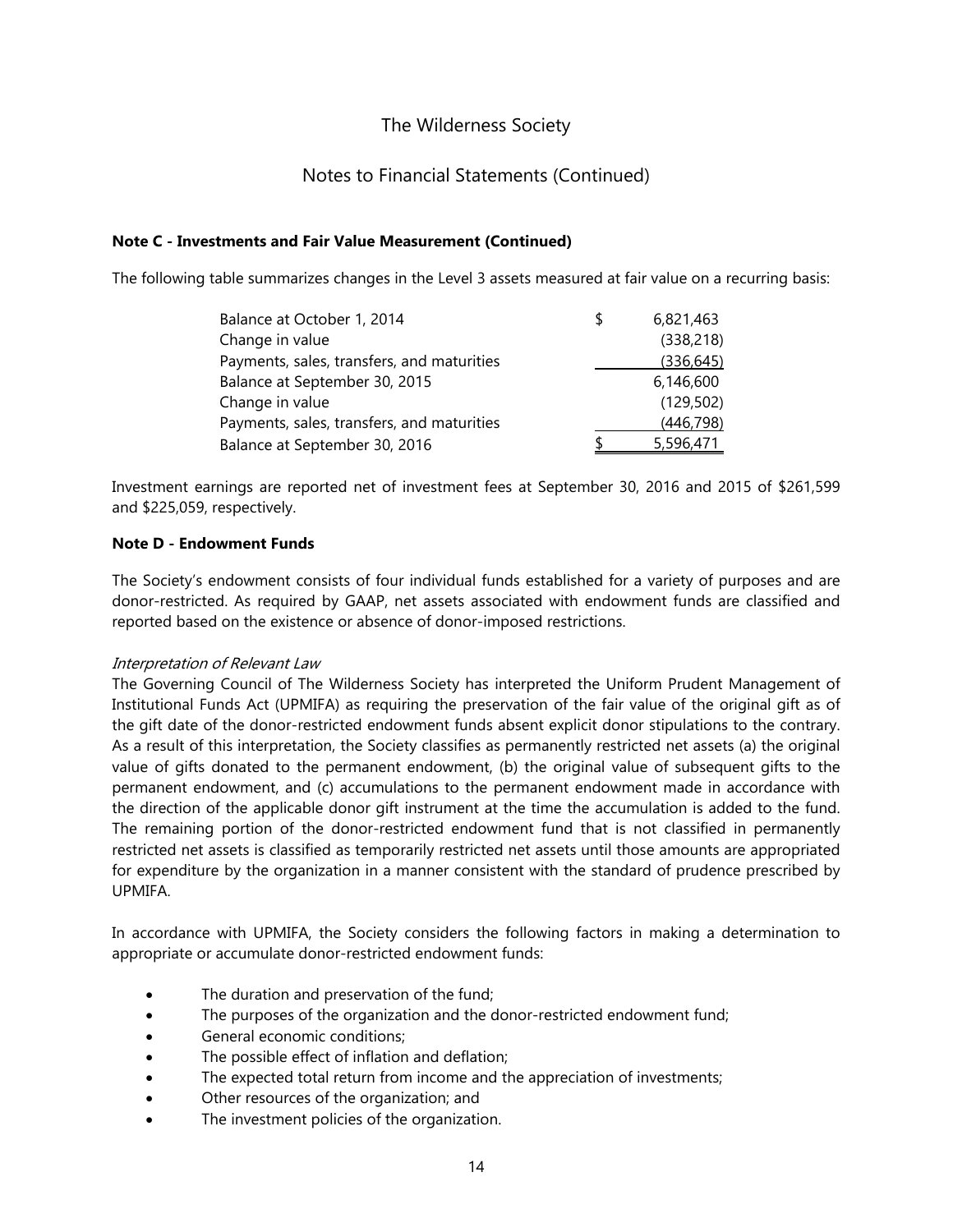### Notes to Financial Statements (Continued)

#### **Note D - Endowment Funds (Continued)**

#### Return Objectives and Risk Parameters

The Society has adopted investment and spending policies for endowment assets that attempt to provide a predictable stream of funding to programs supported by its endowment while seeking to maintain the purchasing power of the endowment assets. Endowment assets consist of those assets of donorrestricted funds that the Society must hold in perpetuity or for a donor-specified period(s). Under this policy, as approved by the Governing Council, the endowment's assets are invested in a manner that is intended to produce results that exceed the price and yield results of a benchmark including 75% S&P 500 index and 25% Barclays Capital Aggregate Bond Index. The Society expects its endowment funds, over time, to provide an average rate of return of approximately 6 percent annually. Actual returns in any given year may vary from this amount.

#### Strategies Employed for Achieving Objectives

To satisfy its long-term rate-of-return objectives, the Society relies on a total return strategy in which investment returns are achieved through both capital appreciation (realized and unrealized) and current yield (interest and dividends). The Society targets a diversified asset allocation to achieve its long-term return objectives within prudent risk constraints.

#### Spending Policy and How the Investment Objectives Relate to Spending Policy

The Society has a policy of appropriating for distribution each year 5 percent of its endowment fund's average fair value over the prior 12 quarters through the calendar year-end proceeding the fiscal year in which the distribution is planned. In establishing this policy, the Society considered the long-term expected return on its endowment. Accordingly, over the long term, the Society expects the current spending policy to allow its endowment to grow at an average sufficient to maintain the purchasing power of the endowment assets held in perpetuity or for a specified term as well as to provide additional real growth through new gifts and investment return.

Total endowment fund and activity are as follows for September 30, 2016:

|                                                   | Temporarily       | Permanently     |                  |
|---------------------------------------------------|-------------------|-----------------|------------------|
|                                                   | Restricted        | Restricted      | Total            |
|                                                   | <b>Net Assets</b> | Net Assets      | Endowment        |
| Endowment net assets, October 1, 2015             | 6,213,380<br>S    | 12,162,440<br>S | 18,375,820<br>S. |
| Investment income, net                            | 53,036            |                 | 53,036           |
| Net realized and unrealized appreciation          | 986,621           |                 | 986,621          |
| Total investment return                           | 1,039,657         |                 | 1,039,657        |
| Contributions                                     | 2,187,457         | 42,521          | 2,229,978        |
| Change in value of split-interest agreements      |                   | (11, 589)       | (11, 589)        |
| Appropriation of endowment assets for expenditure | (2,568,094)       |                 | (2,568,094)      |
| Endowment net assets, September 30, 2016          | 6,872,400         | 12,193,372      | 19,065,772       |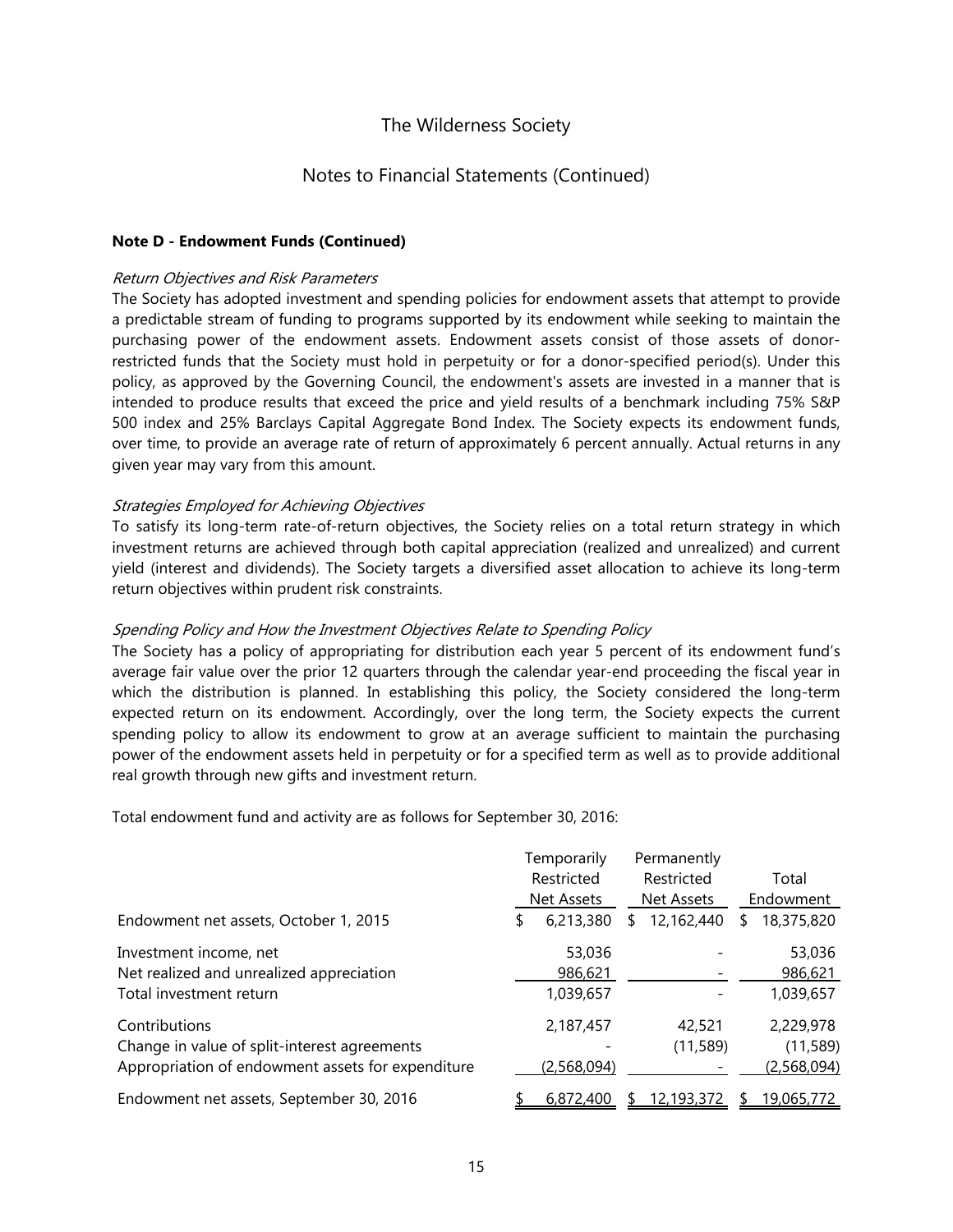## Notes to Financial Statements (Continued)

## **Note D - Endowment Funds (Continued)**

Total endowment fund and activity are as follows for September 30, 2015:

|                                                   |            | Temporarily |    | Permanently       |   |            |
|---------------------------------------------------|------------|-------------|----|-------------------|---|------------|
|                                                   | Restricted |             |    | Restricted        |   | Total      |
|                                                   |            | Net Assets  |    | <b>Net Assets</b> |   | Endowment  |
| Endowment net assets, October 1, 2014             | \$         | 6,849,399   | S. | 12,027,896        | S | 18,877,295 |
| Reclassification of net assets                    |            | (73, 358)   |    | 73,358            |   |            |
| Investment income, net                            |            | 90,006      |    |                   |   | 90,006     |
| Net realized and unrealized depreciation          |            | 15,952      |    |                   |   | 15,952     |
| Total investment return                           |            | 32,600      |    | 73,358            |   | 105,958    |
| Contributions                                     |            | 110,364     |    | 60,364            |   | 170,728    |
| Change in value of split-interest agreements      |            |             |    | 822               |   | 822        |
| Appropriation of endowment assets for expenditure |            | (778,983)   |    |                   |   | (778, 983) |
| Endowment net assets, September 30, 2015          |            | 6,213,380   |    | 12,162,440        |   | 18,375,820 |

### **Note E - Accounts and Contributions Receivable**

Accounts and contributions receivable, including long-term receivables, included the following at September 30:

|                                                                   | 2016            |    | 2015           |
|-------------------------------------------------------------------|-----------------|----|----------------|
| Contributions receivable:                                         |                 |    |                |
| Due in one to five years                                          | \$<br>3,075,299 | -S | 6,272,339      |
| Less: Allowance for uncollectible pledges                         | (358, 230)      |    | (411, 977)     |
| Less: Discount on long-term portion                               | (210, 239)      |    | (262, 761)     |
|                                                                   | 2,506,830       |    | 5,597,601      |
| Due in less than one year                                         | 9,418,754       |    | 7,219,685      |
|                                                                   | 11,925,584      |    | 12,817,286     |
| Beneficial interest in assets held by others due in less than one |                 |    |                |
| year                                                              | 446,700         |    | 336,400        |
| Accounts receivable                                               | (797)           |    | <u>142,580</u> |
|                                                                   | 12,371,487      |    | 13,296,266     |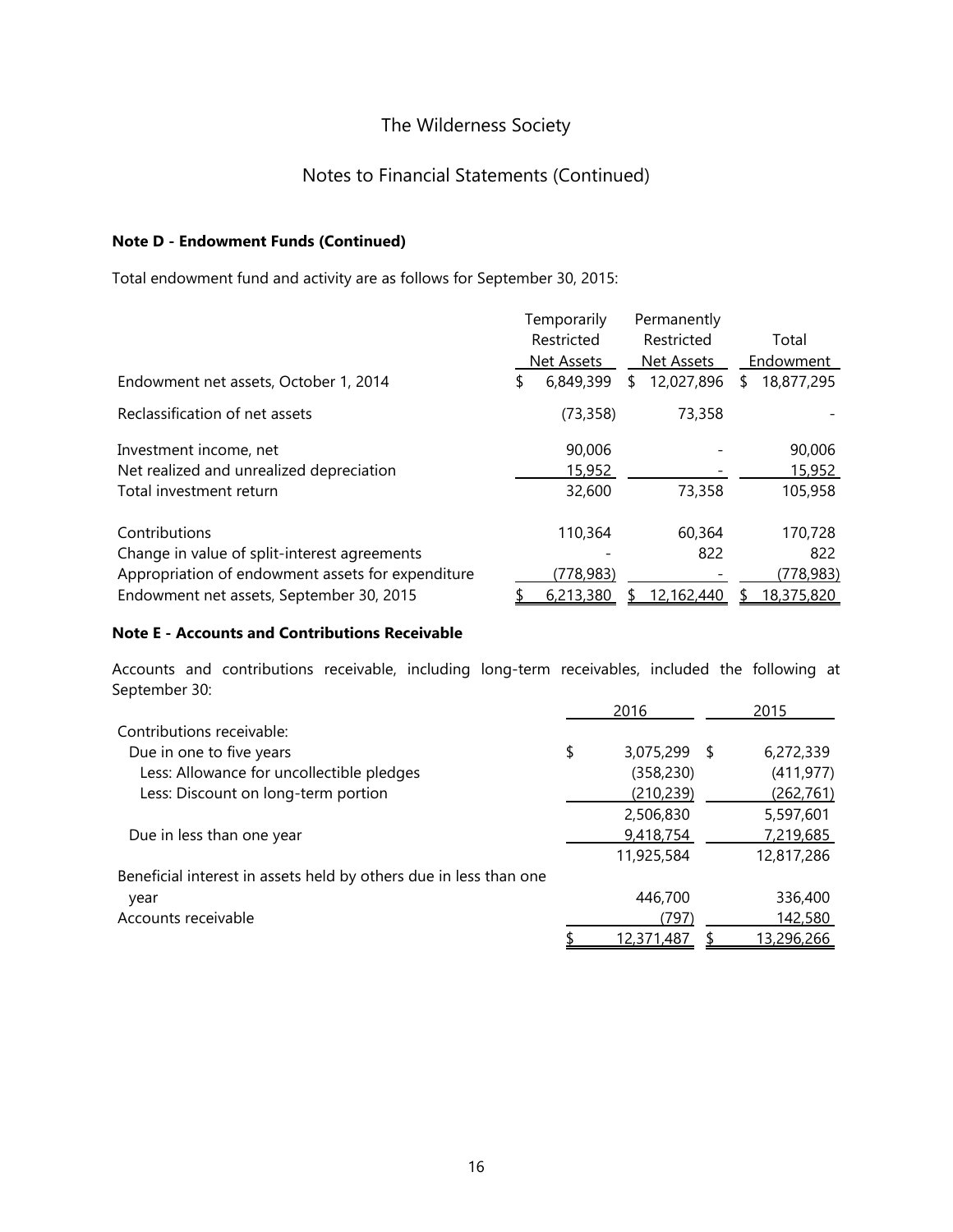## Notes to Financial Statements (Continued)

#### **Note F - Fixed Assets**

Furniture, equipment, and leasehold improvements consist of the following at September 30:

|                                           | 2016 |             | 2015 |               |
|-------------------------------------------|------|-------------|------|---------------|
| Furniture and equipment                   |      | 1,352,102   | -S   | 1,302,640     |
| Computer equipment and related assets     |      | 3,528,950   |      | 3,647,171     |
| Leasehold improvements                    |      | 2,286,585   |      | 2,251,333     |
|                                           |      | 7,167,637   |      | 7,201,144     |
| Accumulated depreciation and amortization |      | (6,686,473) |      | (6, 592, 911) |
|                                           |      | 481,164     |      | 608,233       |

#### **Note G - Obligations Under Facility and Other Leases**

The Society has entered into various operating lease agreements for office space at both its headquarters and its field offices, as well as operating leases for various office equipment. Rent expense, rent abatements, and other concessions are recognized on a straight-line basis over the term of the lease, with the difference between the straight-line rent and the actual rent payments being recorded as deferred rent in the accompanying statements of financial position. Occupancy expense under operating leases was \$2,894,182 and \$2,854,129 in 2016 and 2015, respectively.

The Society's future minimum payments for occupancy and equipment under noncancelable operating leases as of September 30, 2016 are:

|            | Facility        | Equipment    | Total           |
|------------|-----------------|--------------|-----------------|
| 2017       | \$<br>2,442,376 | \$<br>40,544 | \$<br>2,482,920 |
| 2018       | 2,332,231       | 40,544       | 2,372,775       |
| 2019       | 2,326,413       | 40,469       | 2,366,882       |
| 2020       | 2,348,940       | 40,364       | 2,389,304       |
| 2021       | 2,198,378       | 35,133       | 2,233,511       |
| Thereafter | 3,651,489       | 2,060        | 3,653,549       |
| Total      | 15,299,827      | 199,114      | 15,498,941      |

As required by the terms of its lease for its headquarters, the Society maintains a letter-of-credit agreement for \$200,000 with a local financial institution.

### **Note H - Rental Income**

The Society is the lessor of a portion of its building space to fifteen organizations under operating leases expiring at various times through 2019. Future minimum rental income to be received under these noncancelable leases for the years ended September 30 are as follows:

| 2017  | 358,695 |
|-------|---------|
| 2018  | 130,794 |
| 2019  | 16,504  |
| Total | 505,993 |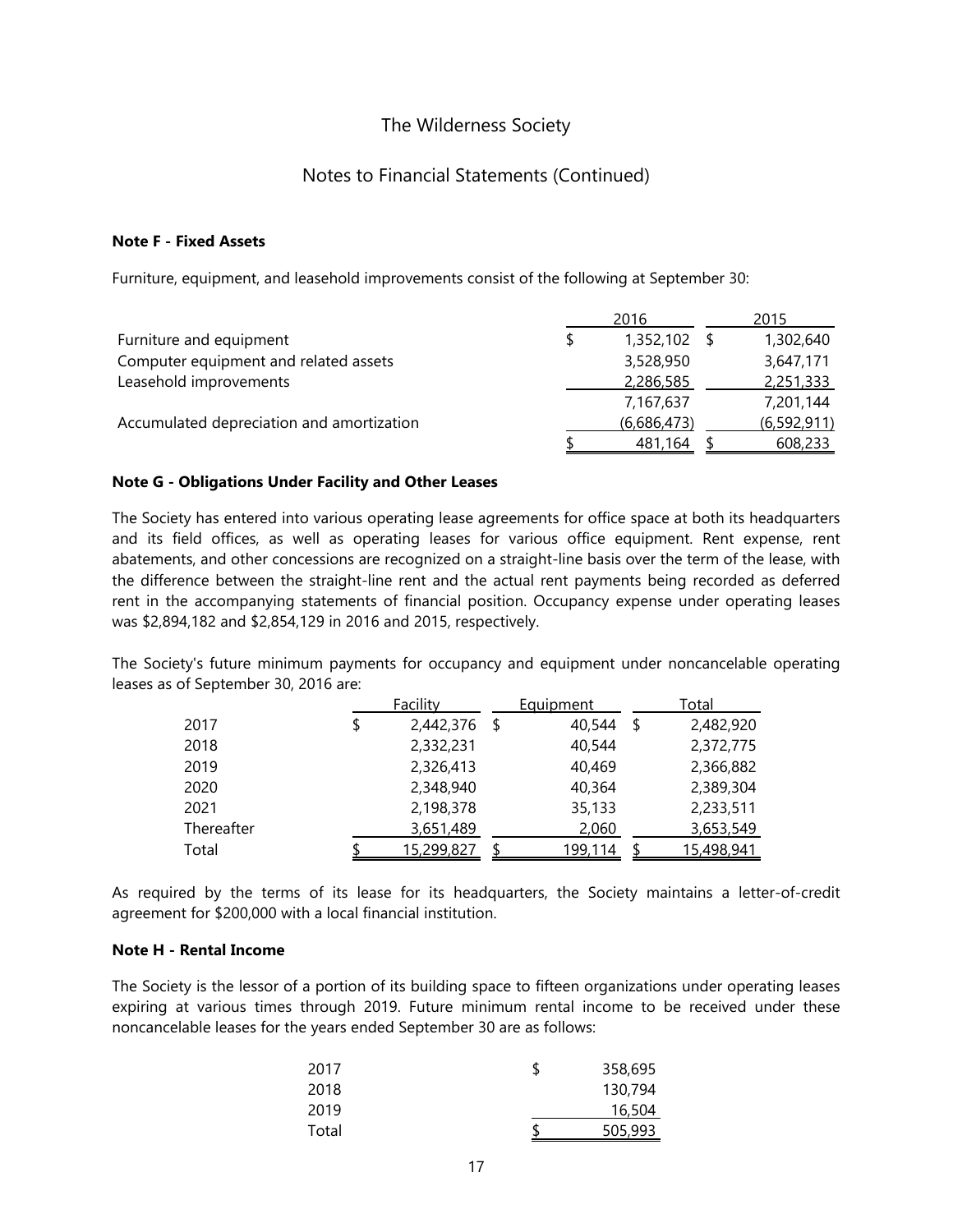### Notes to Financial Statements (Continued)

#### **Note I - Net Assets**

Net assets were released from restrictions when donor use or time restrictions were satisfied. Net assets were released during the years ended September 30 for the following purposes:

|                                      | 2016 |            |  | 2015       |  |  |
|--------------------------------------|------|------------|--|------------|--|--|
| Purpose restriction                  |      | 8,820,178  |  | 7,779,973  |  |  |
| Time restriction:                    |      |            |  |            |  |  |
| Split interest agreements            |      | 146,023    |  | 66,216     |  |  |
| Multi-year pledge payments           |      | 4,504,905  |  | 3,069,436  |  |  |
| Net assets released from restriction |      | 13,471,106 |  | 10,915,625 |  |  |

As of September 30, temporarily restricted net assets consist of funds available for the following purposes:

|                                                          | 2016          | 2015       |
|----------------------------------------------------------|---------------|------------|
| Conservation and education programs                      | 14,816,140 \$ | 14,359,139 |
| Accumulated earnings (net) from endowments available for |               |            |
| conservation and education programs                      | 10,556,922    | 10,041,246 |
| Time restrictions on planned giving agreements           | 6,921,329     | 7,551,191  |
| Total temporarily restricted net assets                  | 32,294,391    | 31,951,576 |

As of September 30, permanently restricted net assets consisted of the following:

|                                         | 2016 |            | 2015 |            |
|-----------------------------------------|------|------------|------|------------|
| General endowments (Note D)             |      | 10,803,664 |      | 10.716.887 |
| Planned giving agreements               |      | 1,389,708  |      | 1,445,553  |
| Total permanently restricted net assets |      | 12,193,372 |      | 12,162,440 |

#### **Note J - Retirement Plan**

The Society has a noncontributory defined contribution pension plan covering all eligible permanent employees. The Society makes quarterly contributions of 6% of the eligible compensation paid to plan participants. For the years ended September 30, 2016 and 2015, the Society contributed \$651,270 and \$617,368, respectively, to the plan.

#### **Note K - Related Party Transactions**

The statements of financial position include \$6,665,993 and \$6,948,652 in outstanding contributions receivable as of September 30, 2016 and 2015, respectively, from members of the Society's Governing Council. The Society recognized \$7,222,569 and \$3,630,091 in contribution revenue from these members for the years ended September 30, 2016 and 2015, respectively.